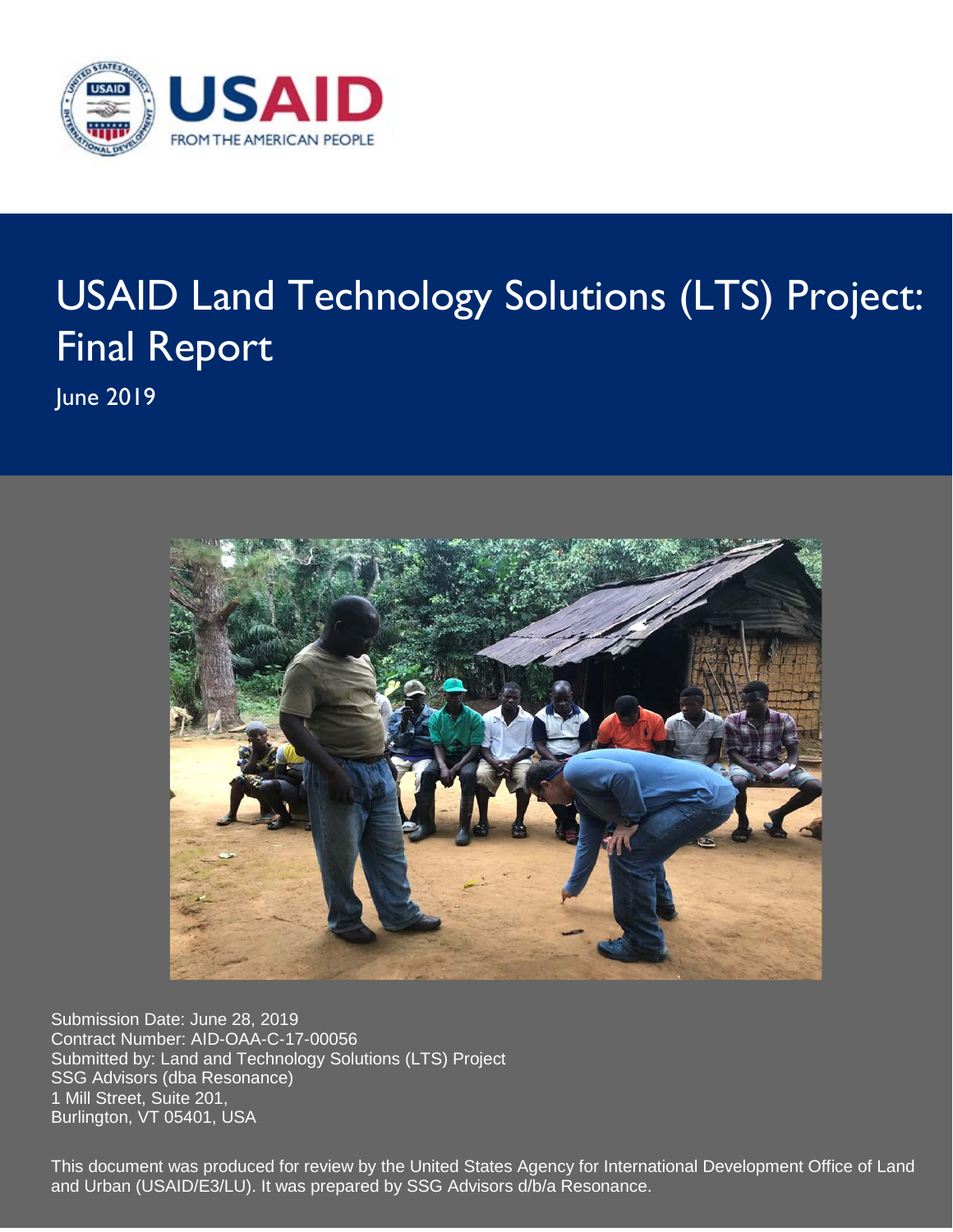# **TABLE OF CONTENTS**

| 1.0 |                                                         |  |
|-----|---------------------------------------------------------|--|
| 2.0 |                                                         |  |
| 3.0 | PROGRAM HIGHLIGHTS, ACHIEVEMENTS, AND MAJOR ACTIVITIES7 |  |
| 4.0 |                                                         |  |
| 5.0 |                                                         |  |
|     |                                                         |  |
|     |                                                         |  |
|     |                                                         |  |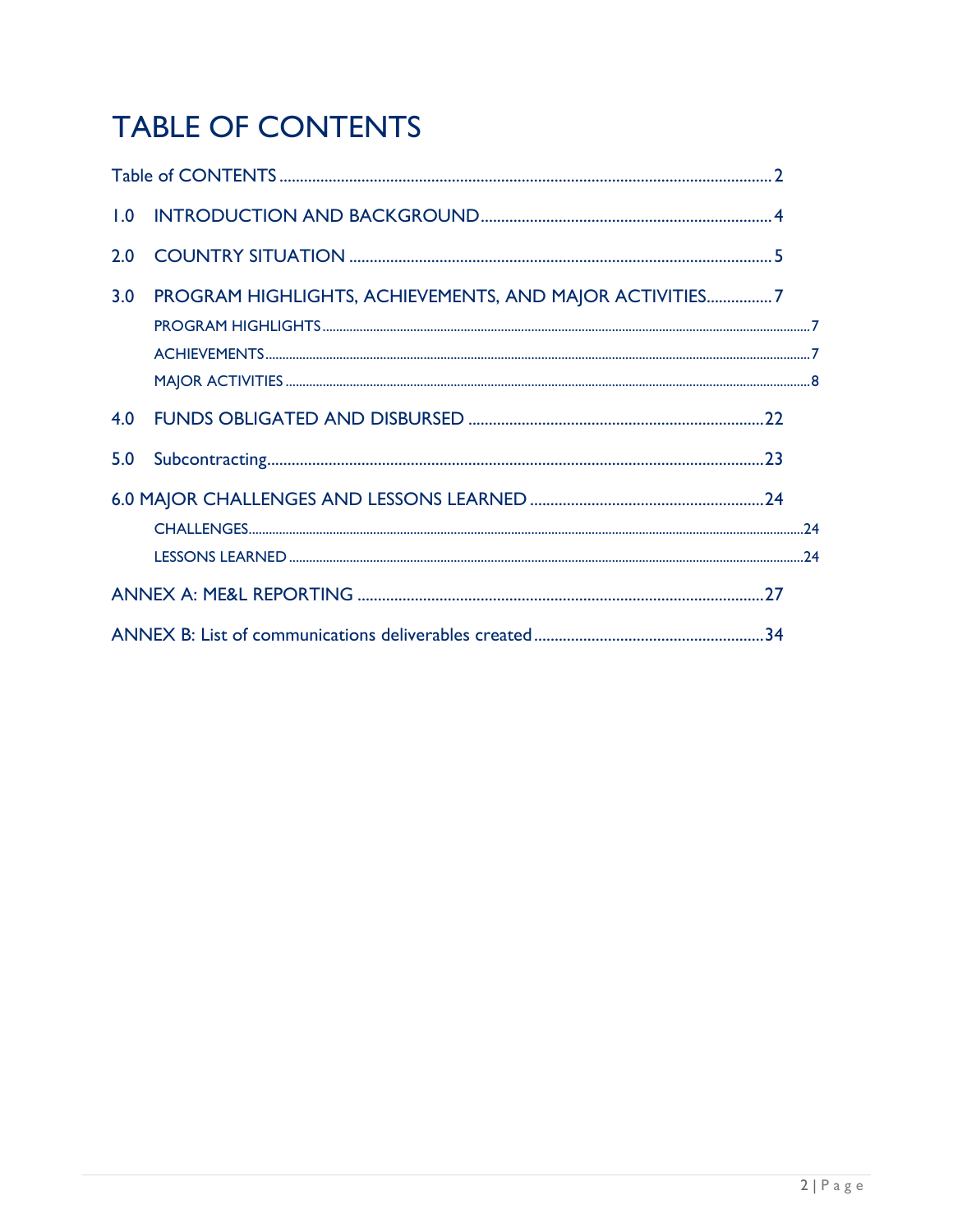# ACROYNYMS AND ABBREVIATIONS

| <b>AWS</b>    | <b>Amazon Web Services</b>                                                                        |
|---------------|---------------------------------------------------------------------------------------------------|
| <b>CEL</b>    | Communications, Evidence, and Learning Project                                                    |
| <b>CFMB</b>   | <b>Community Forest Management Body</b>                                                           |
| <b>CFMP</b>   | <b>Community Forest Management Plan</b>                                                           |
| <b>DMI</b>    | Data Management Infrastructure                                                                    |
| <b>ERC</b>    | Evaluation, Research, and Communication                                                           |
| <b>FDA</b>    | Forestry Development Authority (Liberia)                                                          |
| <b>FIFES</b>  | Forest Incomes for Environmental Sustainability                                                   |
| <b>GDA</b>    | <b>Global Development Alliance</b>                                                                |
| <b>GPS</b>    | <b>Global Positioning System</b>                                                                  |
| <b>ILRG</b>   | Integrated Land and Resource Governance Project                                                   |
| <b>LADM</b>   | <b>Land Administration Domain Model</b>                                                           |
| <b>LLA</b>    | Liberia Land Authority (Liberia)                                                                  |
| <b>LTA</b>    | Land Tenure Assistance Project                                                                    |
| <b>LTS</b>    | <b>Land Technology Solutions Project</b>                                                          |
| <b>MAST</b>   | Mobile Applications to Secure Tenure                                                              |
| ME&L          | Monitoring, Evaluation and Learning                                                               |
| <b>ONF-BF</b> | L'Observatoire National du Foncier au Burkina Faso (National Land<br>Observatory of Burkina Faso) |
| <b>SSG</b>    | <b>SSG Advisors</b>                                                                               |
| <b>USAID</b>  | United States Agency for International Development                                                |
| USAID/E3/LU   | USAID's Bureau for Economic Growth, Education and Environment,<br>Office of Land and Urban        |
| <b>USDA</b>   | United States Department of Agriculture                                                           |
| <b>USG</b>    | <b>United States Government</b>                                                                   |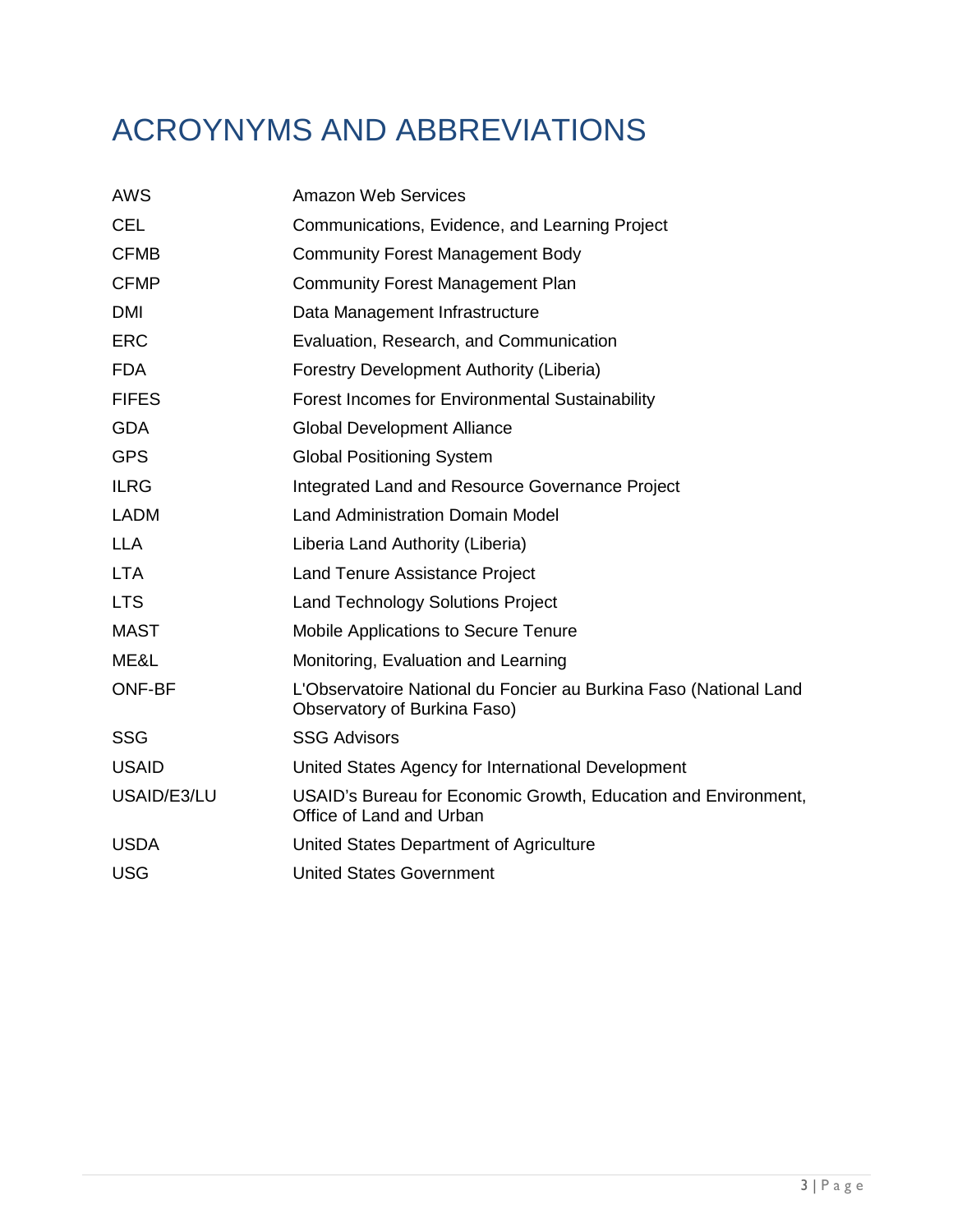### 1.0 INTRODUCTION

In April 2017, Resonance (SSG Advisors LLC) was awarded the USAID Land Technology Solutions (LTS) project, the purpose of which is to improve land and resources governance and strengthen property rights for all members of society in developing countries through the use of mobile technology. By improving, testing, and scaling USAID's Mobile Applications to Secure Tenure (MAST), the LTS Project will enable host-country stakeholders to document land rights cheaply, quickly, and efficiently.

LTS is envisioned to promote MAST as a scalable, worldwide, "fit-for-purpose" land technology framework and delivery mechanism to make it easier, cheaper, and faster to map and document land rights, and to learn critical information about land and its productivity potential. This knowledge will empower communities to better manage land resources, and make smarter decisions about their land, leading to more productive land-based investments, improved livelihoods, good governance, increased gender equity in access to and control over land, and helping achieve USAID development objectives worldwide.

LTS enables USAID missions to address sustainable investments in land by documenting and clarifying land rights and resources and linking with other information and applications to support decision making across a mission portfolio. Under LTS, MAST is implemented in selected countries to:

- 1. Provide a cost-effective, customizable ("fit-for-purpose") community-based technology framework within sustainable local systems to map and document land rights, and to clarify and secure land-based resources under different tenure regimes.
- 2. Facilitate the uptake of "fit-for-purpose" mobile applications at the Mission and host country levels.
- 3. Empower communities, especially women, with information and documentation needed to secure land rights, reduce gender equality gaps in land security, and to plan investments in land.
- 4. Provide evidence to inform USAID programming in food security, environment, democracy and governance.
- 5. Develop a set of tools and resources for USAID and host-country counterparts to determine the applicability of MAST in the local context, the local sustainability of its implementation, and feasibility, and support operations with analytical tools and communications guidelines.

Resonance, and its subcontractors Tetra Tech and Green Advocates, implement work under USAID Contract No. AID-OAA-C-17-00056. This is the second Annual Report summarizing activities and tasks completed during the project's first year – from April 1, 2018 through August 31, 2019. Project activities have been extended through August 31, 2019 through a no-cost extension mechanism.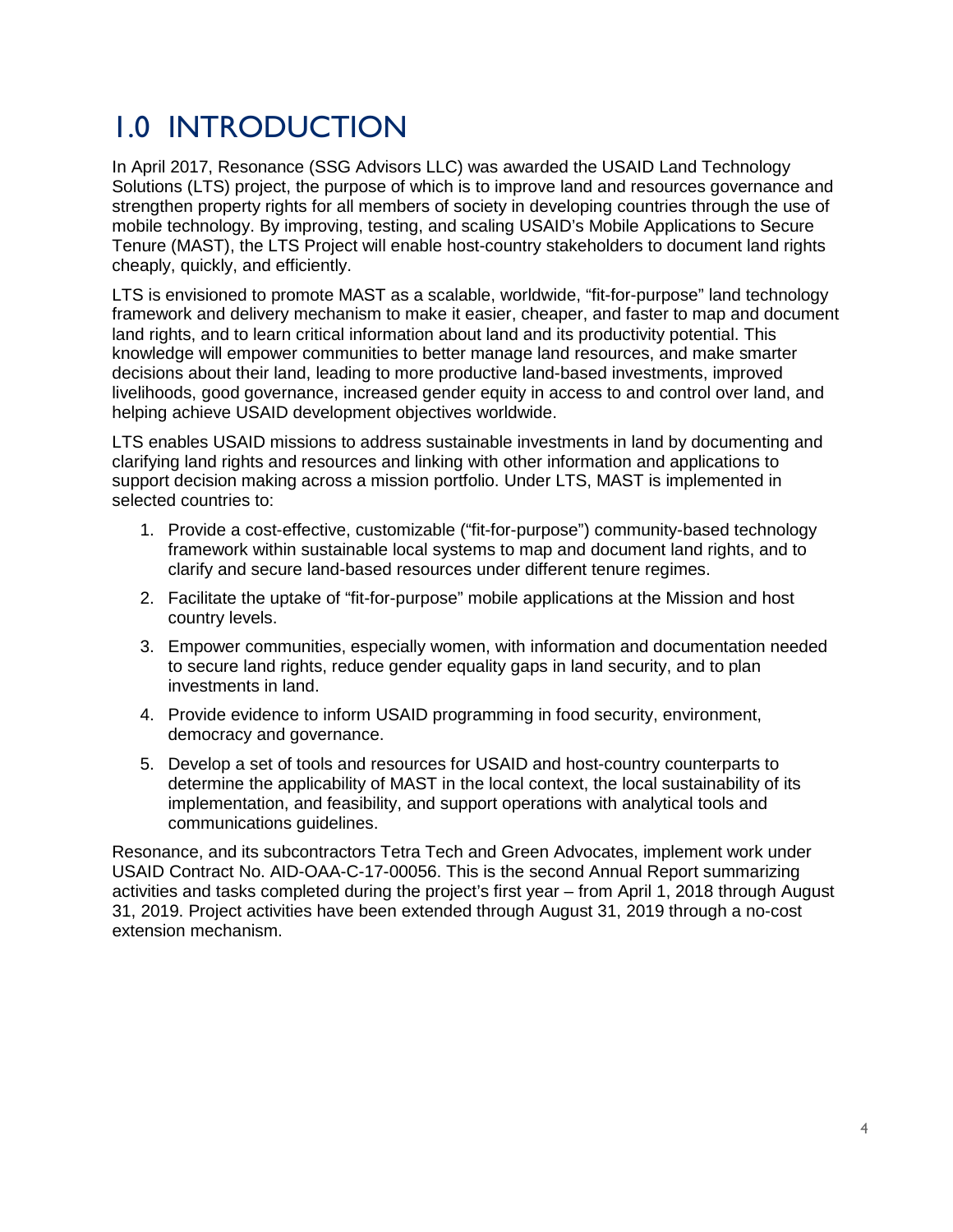### 2.0 BACKGROUND

Globally, an estimated 70 percent of land in developing countries is not documented. Land documentation provides people secure land rights and information about their land resources, and without it, people's ability to make informed socio-economic decisions or long-term, sustainable investments in land suffers. This problem disproportionately affects women, who are globally less likely to own or control land than men. Illustrating this, women's rate of ownership of agricultural land is significantly lower than their participation in agricultural production in developing countries.

Although many countries have made large investments in reforming their land information and management system, this problem persists. Land documentation remains unattainable for many due to the complexity, length, and expense of the documentation process. Beyond individual households, the ability to document and manage land information is critical to local governments and donors interested in supporting sustainable community development. Without access to secure tenure and information about available land resources, the development potential of land —the greatest asset available to many communities—goes unrealized.

In response to these challenges, USAID developed the Mobile Application to Secure Tenure (MAST), a participatory mapping approach that leverages a suite of low-cost, open-source tools that can be used to document land rights using mobile devices. Individuals and communities can use these tools to secure rights to land and natural resources within customary, indigenous, and statutory tenure regimes.

Building on the successful implementation of MAST in Tanzania, Zambia, and Burkina Faso, USAID designed LTS to update the MAST technology to be more flexible, adaptable, and user friendly, and to pilot new approaches for its implementation. USAID LTS was also designed to provide support to the USAID/E3 Land Office by developing high-quality communications materials and supporting USAID messaging to ensure USAID Missions and host-country stakeholders had sufficient information to deploy MAST. Ultimately, new pilots were launched in Burkina Faso and Liberia though USAID LTS.

#### **Burkina Faso**

MAST was first implemented in Burkina Faso prior to the beginning of LTS as a way to address land insecurity and increase resilience of rural communities to economic and climate shocks as a part of USAID's Resilience In the Sahel Enhanced (RISE) portfolio. Communities in the RISE zone in Burkina Faso make a living primarily through agriculture, livestock, and forestry on small family farms. Improvements in land tenure and security could significantly enhance progress toward USAID and Burkina Faso's development objectives. MAST was seen as a potential means to improve the efficiency and reduce the cost of documenting lands to achieve secure tenure, and was piloted through a partnership between USAID's Evaluation Research and Communication (ERC) project and the local NGO Observatoire National du Foncier au Burkina Faso (ONF-BF) in the commune of Boudry.

Following the success of the initial launch of MAST in Boudry, USAID ERC and ONF-BF sought to scale up MAST across additional communes in the RISE zone of intervention through collaboration with USAID's Resilience and Economic Growth in the Sahel- Enhanced Resilience (REGIS-ER) project, which operated in an additional five communes. However, local governments in the RISE zone have limited or no capabilities to implement formal land programs, and customary land tenure patterns are more prevalent than in Boudry. Implementation in the RISE zone required additional capacity building and technical training of local communities and land administration units. In partnership with USAID ERC and REGIS-ER, LTS provided technical support, guidance, and training to ONF-BF and REGIS-ER staff on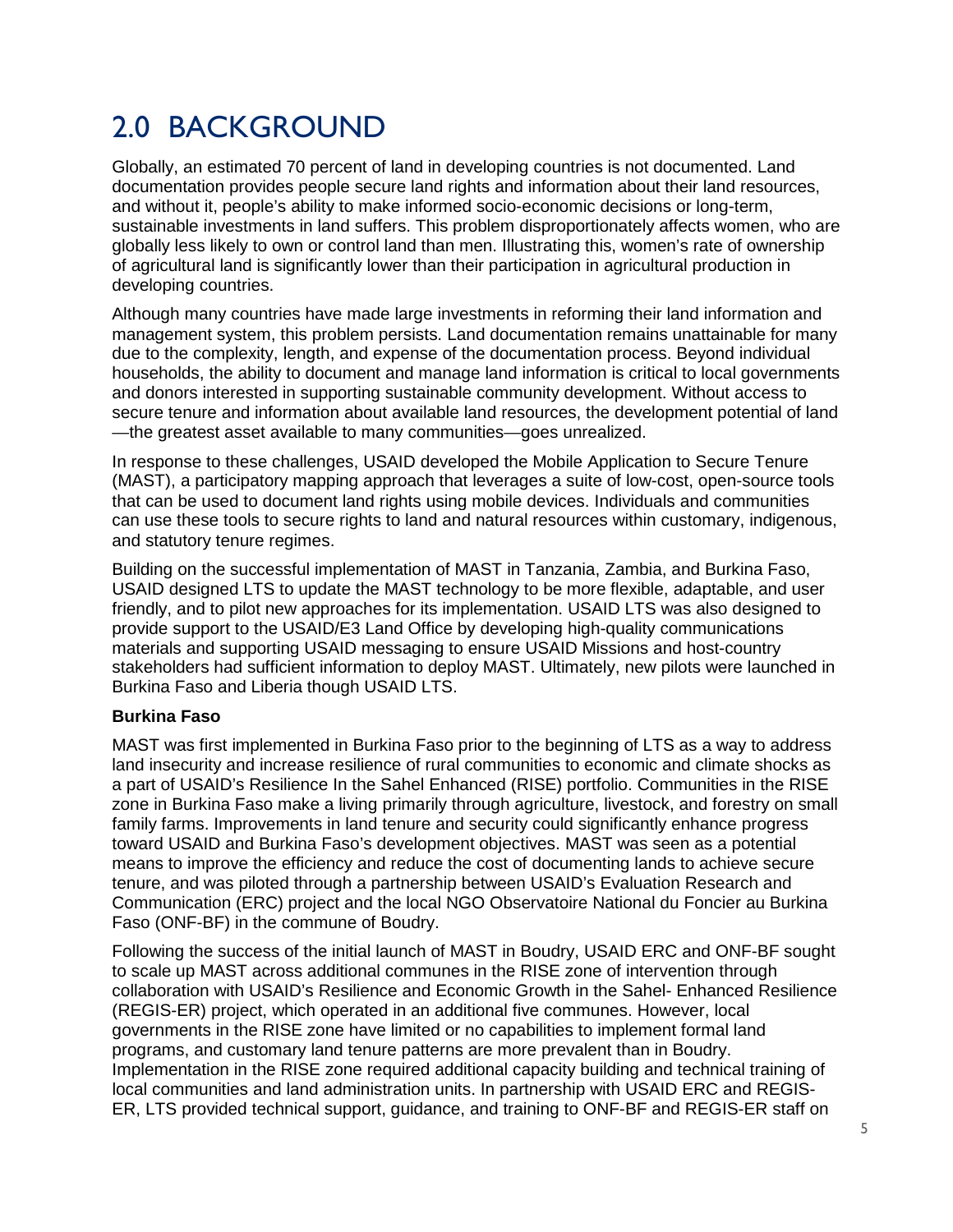MAST technology and implementation, as well as monitoring, data collection, and analysis. LTS managed the customization of MAST to the Burkinabe context and provided training on the use of new software modules.

#### **Liberia**

USAID Liberia has invested significant resources supporting Liberia's community forests under a series of projects (LRCFP, PROPSER, and currently FIFES and indirectly through LGSA). However, the process to establish community forests in Liberia, outlined in the Community Rights Law of 2009, involves a comprehensive, lengthy process to identify, demarcate, and map community forest resources, establish community governance institutions, and to develop a community forest management plan. The LTS pilot in Liberia proposed a new use-case for MAST to improve and streamline the process to establish community forest using MAST's flexible, scalable and sustainable approach. The pilot sought to test MAST as a means of documenting and building an understanding among beneficiaries of community lands and forest resources for the development of a holistic Community Forest Management Plan (CFMP) to be used in forest management and monitoring.

At the pilot outset, LTS coordinated an assessment trip with Mission staff and USAID FIFES in order to investigate the feasibility of the suggested approach. With these partners, LTS developed an implementation plan for adapting the MAST technology and approach to support forest mapping and demarcation, forest zoning, monitoring and inventory of forest resources around the Blei Community Forest in Nimba County. Working through local partner Green Advocates, LTS engaged seven of the total forty forest communities surrounding Blei Community forest and executed a three-phase pilot. Phases including Forest Resource Mapping and Monitoring, Wider Landscape Resource Consolidation and Mapping, and Development of a Community Forest Management Plan. The pilot demonstrated a new model for community forestry programming based on the MAST approach and technology, with a particular emphasis on community-level engagement.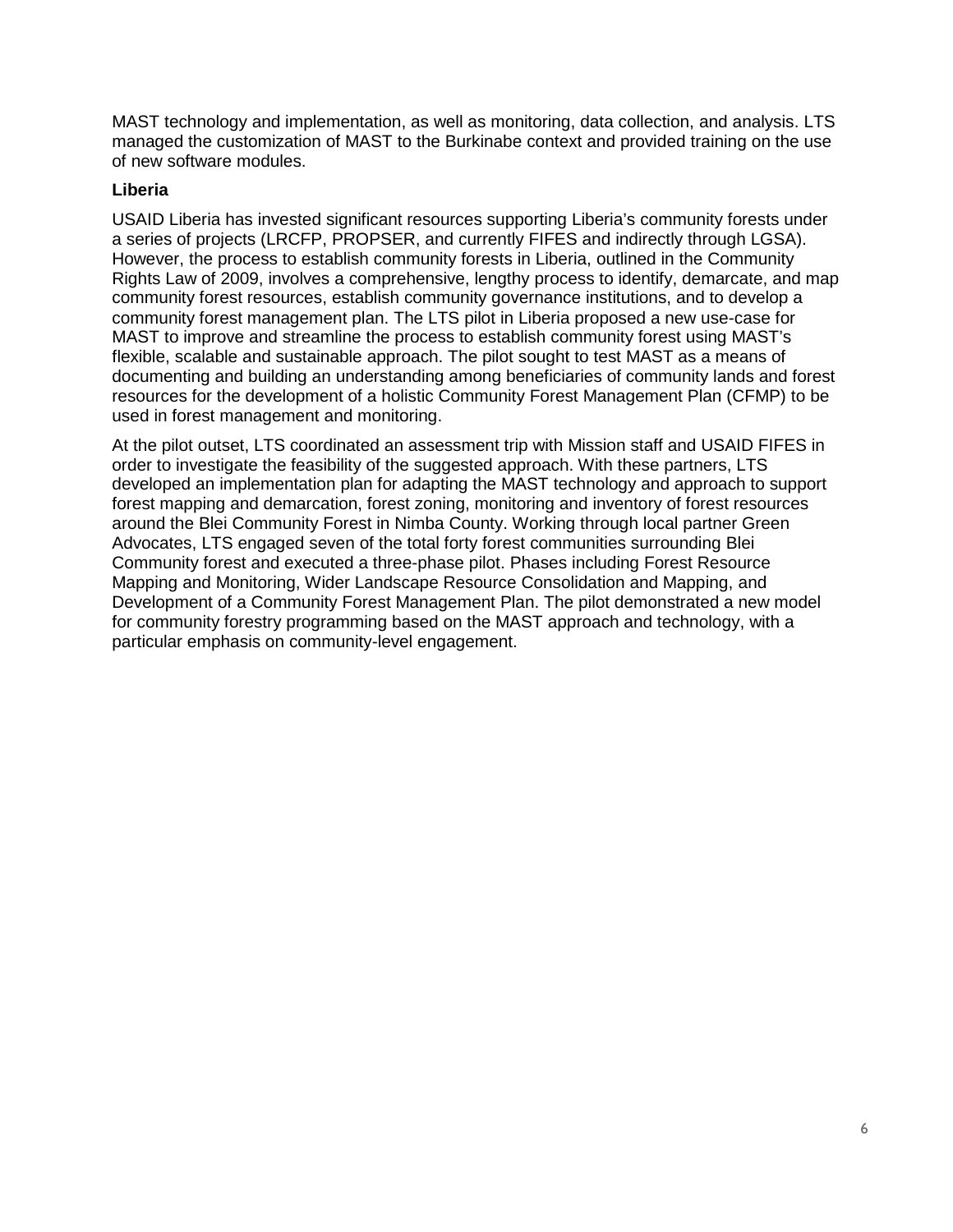### 3.0 PROGRAM HIGHLIGHTS, ACHIEVEMENTS, AND MAJOR ACTIVITIES

Over the life of project, LTS achieved promising results in terms of upgrading the MAST technology framework, promoting the MAST approach and technology through diverse forms of communication, and engaging Missions to expand the use of MAST. Below are listed top-level program highlights, followed by achievements listed by the specific task under which they fall.

### **PROGRAM HIGHLIGHTS**

- Improved MAST technology framework for more flexibility and adaptation to local contexts.
- Provided effective communications, capacity building and demonstrations to promote MAST.
- Engaged missions for expansion of MAST in Burkina Faso, and new use case for MAST in the Pilot in Liberia.
- Built capacity for use of the MAST technology and community-level approaches.
- Utilized inclusive and participatory frameworks that are gender sensitive.
- Effectively analyzed data from MAST implementations to enhance USAID learnings and help improve communications.

### **ACHIEVEMENTS**

**Task 1.** MAST technology configuration and learning platform.

- Conducted technology analysis of MAST deployments and other land-related technologies to define a path for the update of the MAST technology software platform.
- Updated the MAST software platform to include new software frameworks, libraries and database structure. The update of MAST included adding new functionalities and tools to MAST including a tasking manager, a module to handle subsequent registration transactions, and a land use planning and resource mapping module.
- Updated, streamlined, and consolidated code on a MAST Github repository that includes consolidated software code from four different MAST instances: ERC Burkina Faso, MAST Land Tenure Assistance (LTA), LTS Burkina Faso and LTS Liberia.
- Designed, developed and helped launch the MAST Learning Platform on LandLinks, which has become the main source of information promoting MAST.
- Developed technical guidance documents for re-creation, deployment and implementation of MAST that follow international best management practices.

**Task 2.** MAST communications and pilot preparations.

- Supported branding of the MAST technology and approach.
- Developed and executed MAST communication plan.
- Engaged USAID in quarterly communication planning meetings.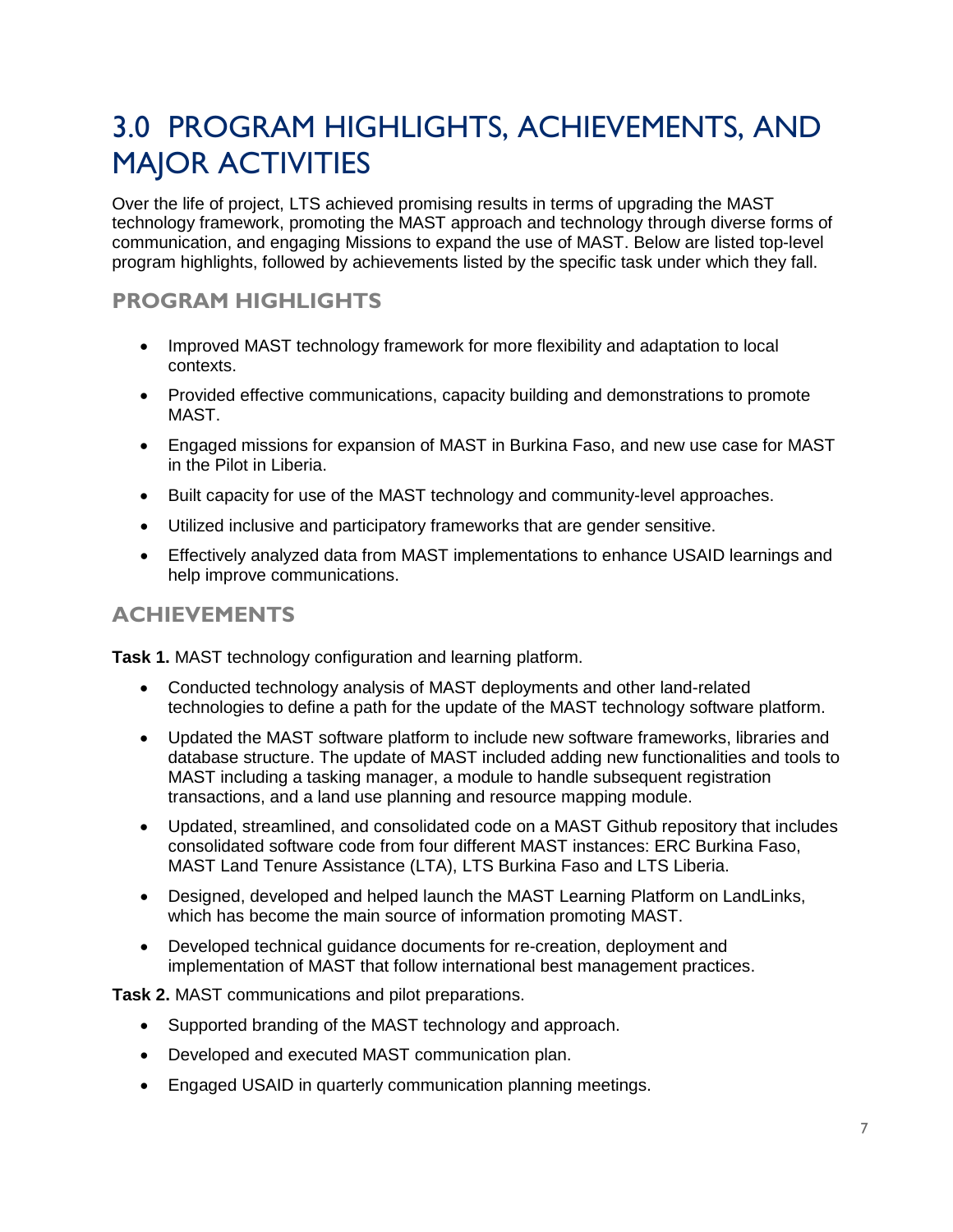- Developed effective communication materials for the promotion of MAST, which included five factsheets and blogs, six success stories, and 3 infographics.
- Provided effective technical and communication support to USAID at conferences, which included presentations and demonstrations of MAST technology.
- Provided presentations and webinars and effectively disseminated information to over 1,480 stakeholders and beneficiaries.

**Task 3.** Engagement with USAID Missions to pilot MAST and Learning.

- Developed concept notes for four countries for USAID missions that outlined conceptual approaches for implementing MAST in host country contexts.
- Conducted assessments in Burkina Faso and Liberia which included research that identified opportunities for implementing MAST s to improve land administration and management. Assessments sought to understand legal, technical and spatial frameworks for MAST, and how MAST could be aligned with these for future USAID Mission investments to help achieve impacts across portfolios.
- Collaborated with existing USAID partners and identified partners for implementation of USAID LTS programming.
- Identified data standards and software requirements in order to customize MAST for different local contexts, including Burkina Faso and Liberia. Customization considered existing or planned land information systems and how MAST could be used to support land administration and management in the future.
- Successfully piloted MAST in Burkina Faso and Liberia, achieving proof of concept in Liberia and providing technical support and advisory services for scaling in Burkina Faso.
- Effectively trained 415 local stakeholders, including land practitioners, professionals and beneficiaries so that they can contribute to the development and dissemination of MASTrelated applications.

### **MAJOR ACTIVITIES**

### **TASK 1: MAST TECHNOLOGY AND LEARNING PLATFORM**

Task 1 of USAID's LTS project aimed to identify the strengths and deficiencies of the Mobile Applications to Secure Tenure (MAST) software and to refine it to make it more customizable for different country contexts and tenure regimes. USAID LTS also developed the MAST learning Platform on LandLinks to advance learning and collaboration around the use of MAST and demonstrate how to maximize its impact on strengthening land and property rights for all people in developing countries.

USAID LTS began this work by performing a **critical technology analysis** of USAID's MAST. This report provided USAID with an overview of previous MAST deployments and other landrelated technologies. It helped to determine best practices and recommendations for updating the MAST software platform and licensing. Based on the finalization of the CTA report, and confirmation from USAID on software development priorities, USAID LTS **updated the license framework for MAST** to GNU General Public License 3.0 and contracted a **software development team to update of MAST.** USAID LTS selected RMSI to update and make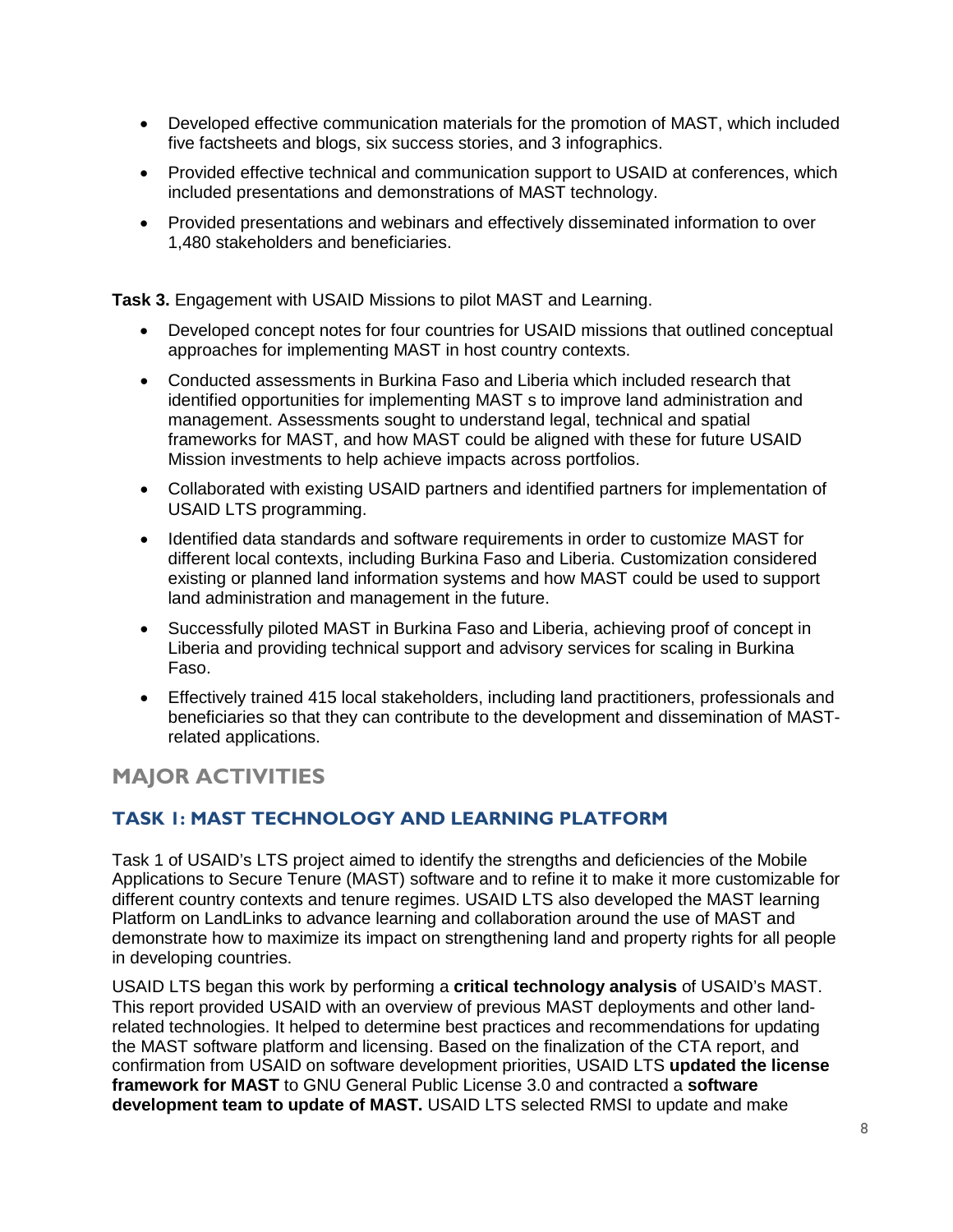improvements to MAST. Core improvements resulted from RMSI's work<sup>[1](#page-8-0)</sup> including updating Open Layers from version 2.x to version 4.5.0 and updating the MAST data model from the Social Tenure Domain Model (STDM) to the more robust Land Administration Domain Model (LADM). In addition, RMSI updated key software frameworks such as Spring and Hibernate, integrated a Jasper Reports engine and moved the mobile development platform from Eclipse to Android Studio. As part of their contract, RMSI also developed improved parcel workflow management tools, integrated a project tasking manager, new resource mapping module for the mobile application and developed a new land registry to the DMI for processing subsequent registration transactions.

USAID also **updated and streamlined MAST Github repository** and has consolidated software code from four different MAST: ERC Burkina Faso, MAST Land Tenure Assistance (LTA), LTS Burkina Faso and LTS Liberia. LTS has completed the new GitHub project, found here: [https://github.com/mastusaid.](https://github.com/mastusaid) In addition to its contractual deliverable of porting and consolidating software code on GitHub, LTS established an AWS account for MAST. The LTS AWS account now contains two instances of MAST: a demonstration server, and a server for Liberia, which is a production-level server configured for usage in the LTS Pilot in Liberia. In addition to making software code available on GitHub and understanding that the recreation of MAST required technical software development skills, USAID developed a "technology bullpen," which identified a pool of technology firms and consultants with software development capabilities to configure the MAST technology suite. It highlighted, firms and consultants with a robust and diverse set of technology skills needed to work with a broad array of technologies that underlie USAID's MAST.

USAID LTS also **developed, launched and supported the MAST learning Platform**. USAID LTS first developed a conceptual wireframe document that outlined the layout for the MAST Learning Platform (MLP) and coordinated the upload of this framework to the USAID LandLinks. USAID LTS developed the main page content and separate downloadable materials, including infographics. The MLP content focused on three thematic areas: MAST technology (which highlights key features of the MAST software); Implementation (which provides an overview of the implementation framework); and a section entitled "MAST in the Field" (which highlights examples of how MAST has been or can be effectively used to address development problems). Each section incorporated lessons learned and other evidence-based materials from previous MAST implementations into the content. USAID LTS also provided several updates for the MAST Learning Platform throughout the project, which include new written content, page design suggestions, cross-website linkages and new promotional materials for download.

USAID LTS also promoted the USAID E3/LU follow new promotional and implementation strategies. USAID LTS executed a series of summary and option reports provided an analysis of mobile technologies, stakeholders, implementing partners and competitors to identify a set of activities for USAID to boost the uptake, adoption, and use of its MAST program. The reports laid out a series of high-level recommendations for USAID to consider in its future promotion of the MAST technology and/or approach. USAID LTS also outlined transition pathways for two new USAID technical assistance programs to take ownership of MAS. These included the

 $\overline{a}$ 

<span id="page-8-0"></span><sup>1</sup> LTS and RMSI did not have access to a live version of LTA application or database, and as a result, spent significant time to reverse engineer the application to understand these changes technically. The re-engineering work was not initially anticipated and took a significant amount of time, but nevertheless contributed to a better understanding of the updated database that had been reformatted under the USAID LTA project.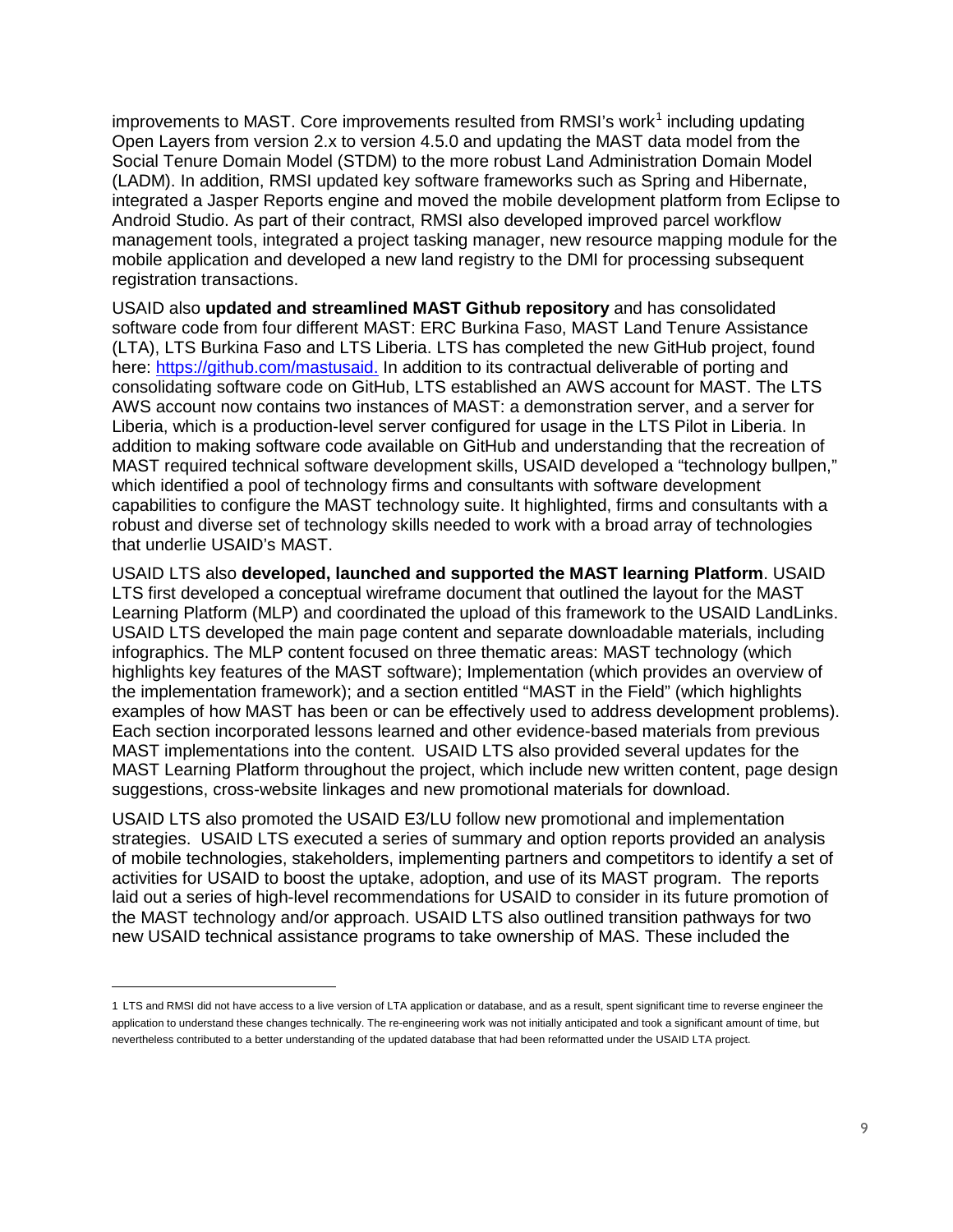USAID Integrated Land and Resources Governance (ILRG) project and MAST promotional activities to USAID Communications, Evidence, and Learning (CEL) project.

The Monitoring and Evaluation work conducted for Task 1 focused on **Performing research to refine analytics for Learning Platform and defining ways to target of audiences.** For this, LTS followed the process outlined in its Monitoring Evaluation and Learning Plan (MELP) and monitored analytics of sight visits, unique page views, country, and user type. Over thr course of the project, information was reported to USAID in **Quarterly Reports** so as to provide information to USAID to help refine content, and gauge interest in LTS and the MAST technology and approach. Please see Annex A which highlights activity to the MAST Learning Platform in the LandLinks website, where key LTS communications materials have been placed.

### **Summary of Task 1 Results**

 $\overline{a}$ 

Visits to the MAST Learning Platform steadily increased over the life of the project. The number of unique visitors at the project's conclusion was eight times higher than at baseline.<sup>[2](#page-9-0)</sup> Downloads of MAST communications materials decreased slightly from Y1 to Y3, likely because audiences most amenable to MAST had already been reached.

LTS is not able to accurately pinpoint the number of USAID Missions accessing the Learning Platform or assess general user satisfaction with the platform. LTS developed an online survey to gauge these metrics, though ownership of the survey was transferred during Y2Q4 to CEL, USAID's communication partner.

| <b>Indicators</b>                                                                                 | Base-<br><b>line</b>   | Y <sub>1</sub><br>$(4/1/17 -$<br>3/31/18                 | Y2<br>$(4/1/18 -$<br>3/31/19                                  | <b>Y3Q1</b><br>$(4/1/19 -$<br>6/25/19               | Life of<br>project                                      | <b>Comments</b>                                                                                                                                                                                                                                             |
|---------------------------------------------------------------------------------------------------|------------------------|----------------------------------------------------------|---------------------------------------------------------------|-----------------------------------------------------|---------------------------------------------------------|-------------------------------------------------------------------------------------------------------------------------------------------------------------------------------------------------------------------------------------------------------------|
| 1.1 Number of<br>unique visitors<br>to the Learning<br>Platform (total<br>and monthly<br>average) | 109 total,<br>27/month | Pages:<br>2,652<br>221/month<br>Tabs:<br>732<br>61/month | Pages:<br>2,362;<br>197/month<br>Tabs:<br>2,166;<br>182/month | Pages: 649;<br>216/month<br>Tabs: 608;<br>203/month | Pages: 5,663;<br>210/month<br>Tabs: 3,506;<br>292/month | <b>MAST Learning</b><br>Platform<br>visitation has<br>been positively<br>influenced by<br>blogs and<br>infographics,<br><b>MAST</b> promotion<br>at multiple World<br>Bank Land and<br>Poverty<br>conferences;<br>and Burkina<br>Faso and Liberia<br>pilots |
| 1.2 Number of<br><b>USAID</b>                                                                     | $\Omega$               | Unknown                                                  | Unknown                                                       | Unknown                                             | <b>Unknown</b>                                          | LTS has<br>transferred<br>ownership of the                                                                                                                                                                                                                  |

<span id="page-9-0"></span> $2$  The baseline values are derived from analytics data on usage from November 2016 through February 2017 of the previous page on MAST (before the MAST Learning Platform pages were developed). The end date was chosen so as not to capture site visitation by SSG Advisors (Resonance) staff during preparation of LTS proposal or project start-up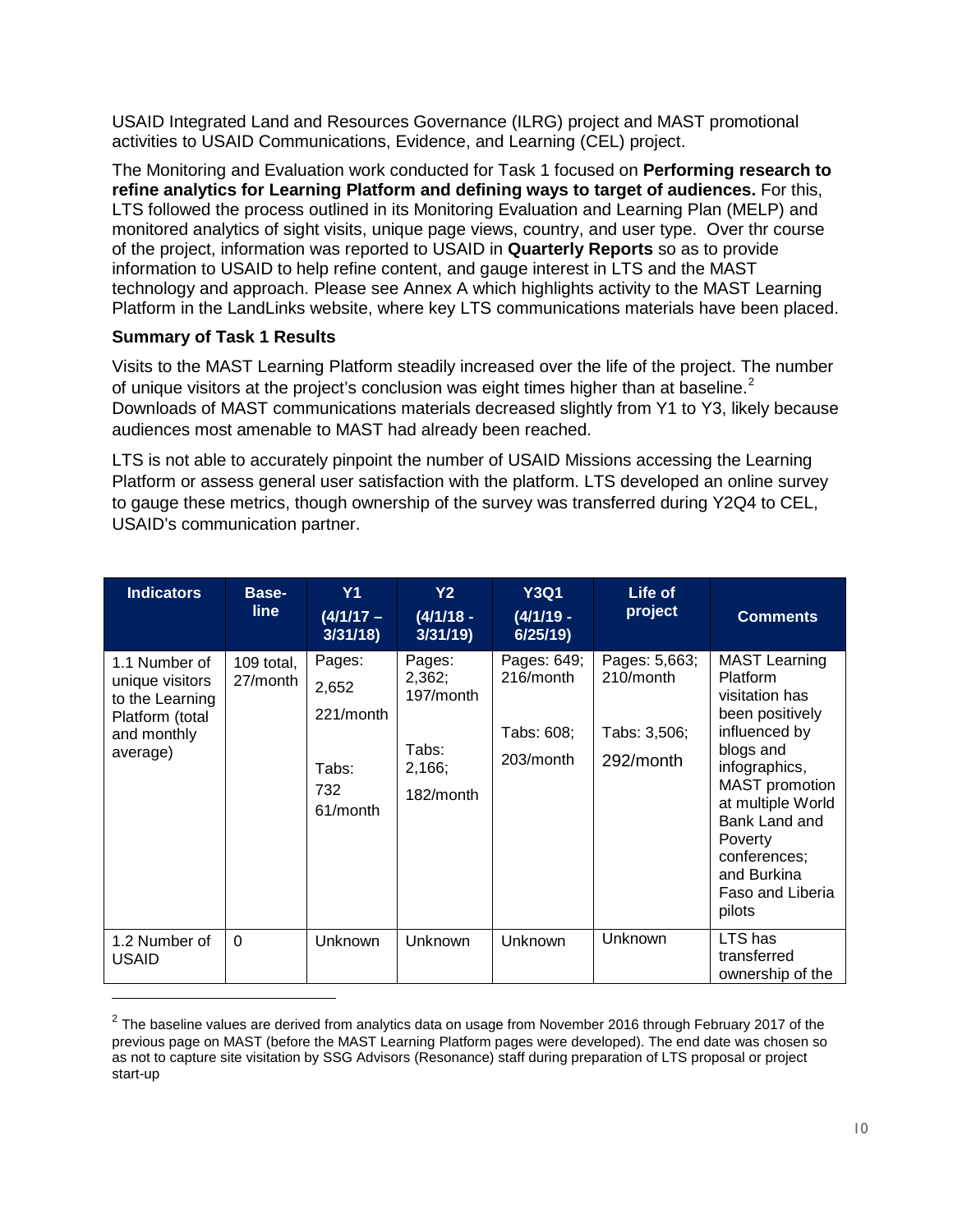| Missions and<br><b>USAID DC</b><br><b>Offices</b><br>accessing the<br>Learning<br>Platform                                                                                                                   |                |                            |                                                                                                                           |                                                                  |                                                                                                                        | Learning<br>Platform survey<br>to CEL, USAID's<br>communication<br>partner.                                                                                        |
|--------------------------------------------------------------------------------------------------------------------------------------------------------------------------------------------------------------|----------------|----------------------------|---------------------------------------------------------------------------------------------------------------------------|------------------------------------------------------------------|------------------------------------------------------------------------------------------------------------------------|--------------------------------------------------------------------------------------------------------------------------------------------------------------------|
| 1.3 End user<br>satisfaction<br>with Learning<br>Platform                                                                                                                                                    | $\overline{0}$ | Unknown                    | Average:<br>3.5 out of 5<br>$(1 = \text{very})$<br>unsatisfied,<br>5=highly<br>satisfied)<br>(based on<br>2<br>responses) | Unknown<br>(no<br>responses<br>to the<br>survey this<br>quarter) | Average: 3.5<br>out of 5<br>$(1 = \text{very})$<br>unsatisfied,<br>5=highly<br>satisfied)<br>(based on 2<br>responses) | LTS has<br>transferred<br>ownership of the<br>Learning<br>Platform survey<br>to CEL, USAID's<br>communication<br>partner.                                          |
| 1.4 Number of<br>downloads* of<br><b>MAST</b><br>communication<br>materials (total<br>and monthly<br>average)                                                                                                | $\overline{0}$ | 480;<br>40/month           | 398:<br>33/month                                                                                                          | 77;<br>26/month                                                  | 955; 35/month                                                                                                          | *This value<br>reflects the<br>number of<br>unique visitors<br>who have<br>viewed the LTS<br>Fact Sheet and<br>the Overview of<br><b>MAST and LTS</b><br>document. |
| 1.5 Number of<br>unique visitors<br>to the MAST<br>Learning<br>Platform pages<br>with resources<br>on or<br>references to<br>gender-<br>sensitivity<br>and/or<br>inclusion (total<br>and monthly<br>average) | $\overline{0}$ | Pages:<br>372;<br>31/month | Pages:<br>412;<br>34/month                                                                                                | Pages: 66;<br>22/month                                           | 850; 31/month                                                                                                          | For this<br>indicator, LTS is<br>tracking unique<br>visitors to the<br>MAST in the<br>Field page and<br>the MAST<br>Implementation<br>tab.                         |

### **TASK 2: MAST COMMUNICATIONS**

Task 2 of USAID's LTS project aimed at developing communication materials to ensure that USAID had enough information to promote MAST technology and approach to USAID Mission and host-country stakeholders. Under this this USAID LTS developed a series of high-quality communications materials focused on supporting USAID's messaging and marketing efforts.

USAID LTS initiated this task by developing a series of high-level plans that provided the framework for project communications. These included the USAID **Branding and Marking Strategy** and a formal **Communication Plan** for the LTS project. The Branding and Marking strategy provided a framework for communication and messaging around MAST, while the communication plan outlined strategies to increase awareness and understanding of MAST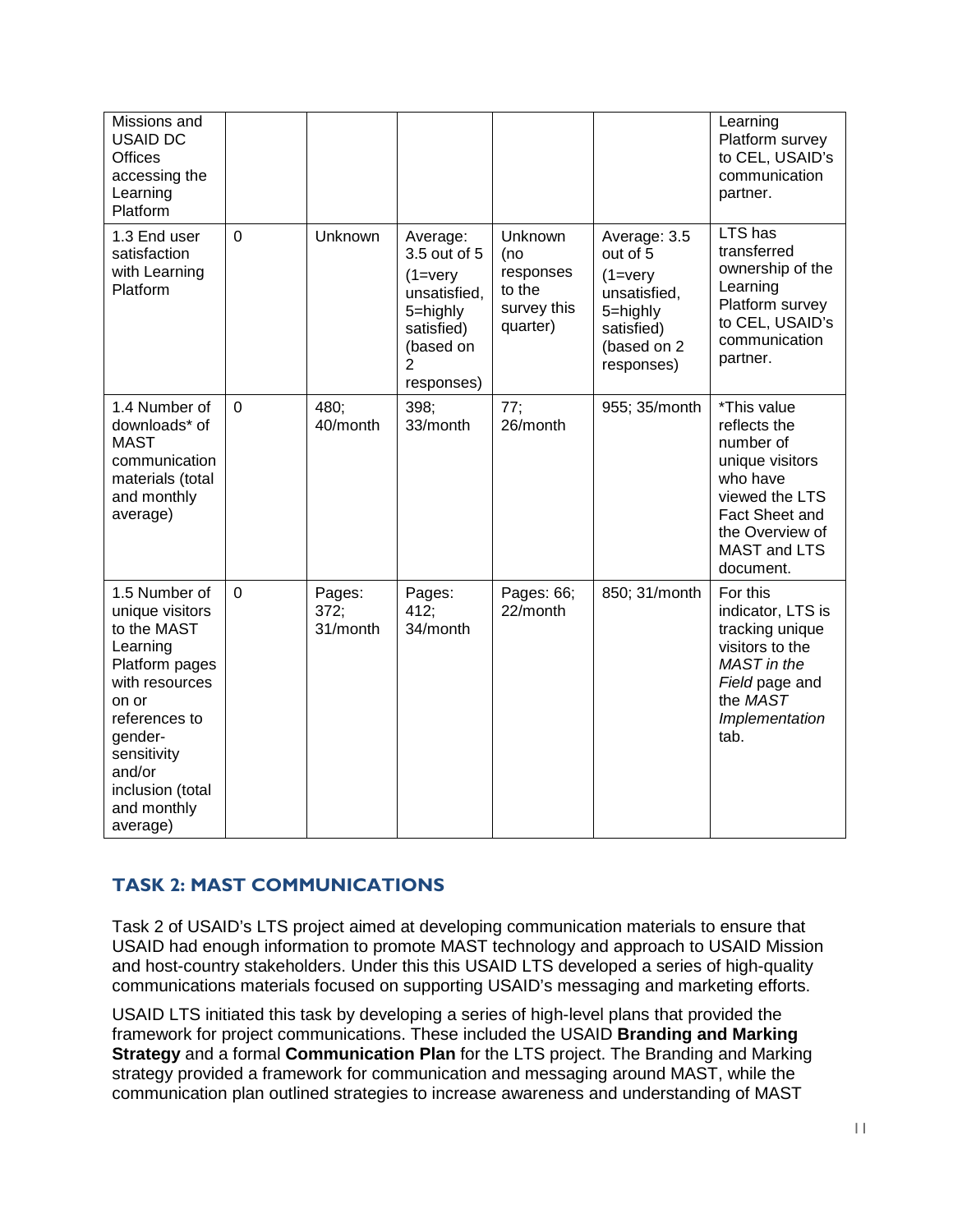among target audiences and to provide target audiences with adequate and clear information about both MAST's technology and approach to enable them to respond to the challenges inherent in implementing MAST and community-level mapping approaches. The primary group consists of USAID Headquarters, USAID Missions, host country stakeholders, and potential implementing partners, while a secondary wider audience consists of land professionals and international donor agencies.

Following on to software development conducted in Task 1, USAID LTS developed a new technical **MAST Deployment Guide**, which focused on helping stakeholders recreate MAST software frameworks. USAID also developed a **MAST Implementation Guide** which outlined a series of implementation principles and a high-level approach to MAST implementation that reflects best practices and lessons learned from previous MAST projects, including Evaluation, Research and Communication (ERC) Tanzania, Land Tenure Assistance (LTA) Tanzania, ERC Burkina Faso, Tenure and Global Climate Change (TGCC) in Zambia and Property Rights and Artisanal Diamond Development (PRADD).

To streamline communication efforts, USAID LTS implemented **quarterly communication planning meetings** that focused on identifying and prioritizing communication deliverables. This has proven to be an effective strategy for outlining requirements, responsibilities, and targeted deliverables. This has included working with USAID E3/LU to define communication requirements for each quarter. USAID LTS developed a series of communication materials for which included **fact sheets, blogs and success stories**. These materials highlighted evidence of MAST efficacy and efficiency in addressing general development problems related to insecure tenure and the high cost of land administration services and explained how to access USAID LTS services through the USAID/E3/LU. These included fact sheets, blogs, success stories, and infographics, as listed in **Annex B**.

In addition to standardized communication materials, USAID LTS developed communication materials to support USAID E3/LU mission engagement. To do so, USAID LTS created a **concept note template** to provide USAID E3/LU with a framework on how LTS would engage with USAID Missions. The submitted template provided an outline of how conceptual approaches for using MAST would be documented. Based on the above, USAID LTS was engaged by USAID E3/LU to **develop several concept notes**. These included concept notes for USAID Burkina Faso, which was based on an USAID LTS assessment trip. USAID also developed concept notes for Uganda, Liberia and Zambia. As part of its outreach efforts, USAID LTS promoted direct engagement of stakeholders and developed targeted presentations and participated or supported events. These included:

- Blog posts on outside website (Blog on SSG Advisors / Resonance Website)
- MAST PowerPoint Presentation for USAID
- Presentation at USAID (Brownbag Seminar)
- USAID LTS Services Sheet
- USAID Mission Buy-in Sheet
- Information Packages for Twitter Engagement
- Participation in World Bank Land and Poverty Conference (2018, 2019)

The Monitoring and Evaluation work conducted for Task 2 focused **Assessing information needs for communication materials**. USAID LTS worked to help determine communications needs and priorities related to promoting the expansion of MAST. Initially USAID LTS focused its attention on developing promotional materials for MAST but shifted its focus to promote more direct promotion and engagement of USAID LTS in USAID E3/LU marketing activities. Annex A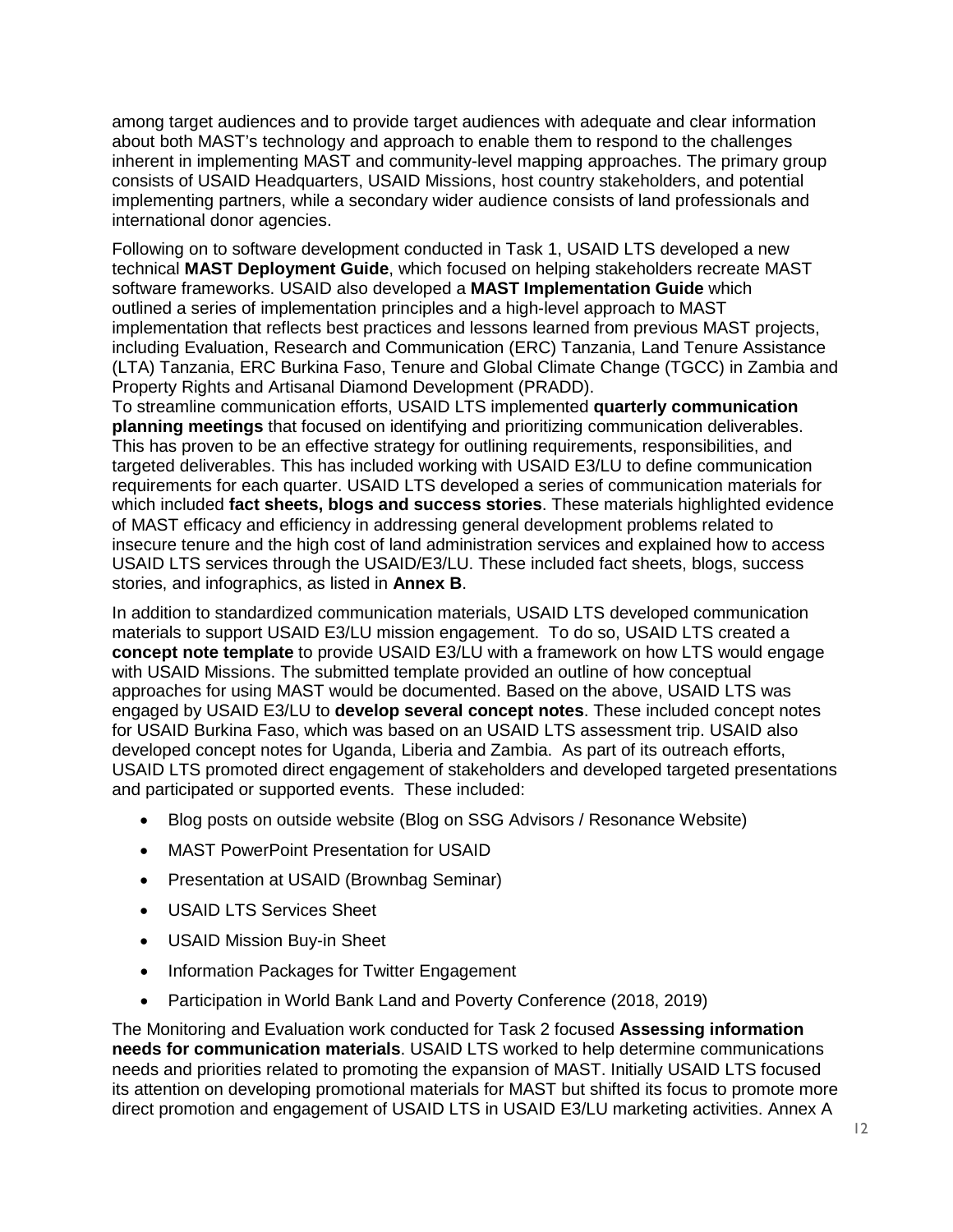summarizes MEL progress under Task 2 for the LTS project. The dissemination of communication materials was tracked by USAID LTS and a survey instrument was developed to help USAID assess the relative effectiveness of different communications approaches.

USAID LTS also **conducted research to develop an understanding of how evidence stemming from MAST projects could be used to support USAID communications materials for promoting MAST**. USAID LTS also collected data from MAST implementation and executed a series of queries against that data to place it in a consolidated format that is in line with reporting expected under LTS. The outcome of this analysis was a series of tabular graphic presentations that were accompanied by narrative descriptions that allowed conclusions to be drawn from data across implementations. USAID LTS then worked with USAID E3/LU to identify key lessons arising from this data to highlight successes in infographics so as to highlight the key benefits of MAST technology and approach (i.e. gender equality, dispute resolution). In addition to the interactive graphics, data was formatted in summary sheets and static graphics that were integrated into communication materials or used separately to highlight efficiencies, effectiveness and inclusiveness of MAST and its approach. USAID LTS extract key points to reinforce the content on the MAST Learning Platform.

#### **Summary of Task 2 Results**

 $\overline{a}$ 

LTS made great efforts to engage with land experts and stakeholders by posting blogs and infographics, hosting webinars, and hosting a booth at multiple World Bank Land and Poverty conferences. MAST increased the breadth and quantity of its communications output in each successive year.

| <b>Indicators</b>                                                                                                                                                             | <b>Baseline</b> | <b>Y1</b><br>$(4/1/17 -$<br>3/31/18               | <b>Y2</b><br>$(4/1/18 -$<br>3/31/19                  | <b>Y3Q1</b><br>$(4/1/19 -$<br>6/25/19     | Life of<br>project                                | <b>Comments</b>                                                                                                                             |
|-------------------------------------------------------------------------------------------------------------------------------------------------------------------------------|-----------------|---------------------------------------------------|------------------------------------------------------|-------------------------------------------|---------------------------------------------------|---------------------------------------------------------------------------------------------------------------------------------------------|
| 2.1 Number of<br>tailored physical<br>communications<br>products distributed<br>(excluding Task 3<br>pilot products)                                                          | $\Omega$        | 100                                               | 288                                                  | $\Omega$                                  | 388                                               | <b>Includes</b><br>infographics and<br>blog posts,<br>largely distributed<br>at World Bank<br>conferences.                                  |
| 2.2 Number of<br>individuals exposed<br>to MAST technology<br>and approach<br>through workshops,<br>presentations, and<br>events<br>(disaggregated by<br>sex when possible) 3 | $\Omega$        | 277<br>113 male<br>38<br>female<br>126<br>unknown | 1,145<br>401 male<br>254<br>female<br>490<br>unknown | 58<br>2 male<br>0 female<br>56<br>unknown | 1,480<br>516 male<br>292 female<br>672<br>unknown | Liberia pilot<br>individuals were<br>community<br>leaders,<br>community youth,<br>and recipients of<br>zoning and<br>inventory<br>trainings |

<span id="page-12-0"></span><sup>&</sup>lt;sup>3</sup> At this time, LTS does not have the capability of measuring amount of views on blog posts.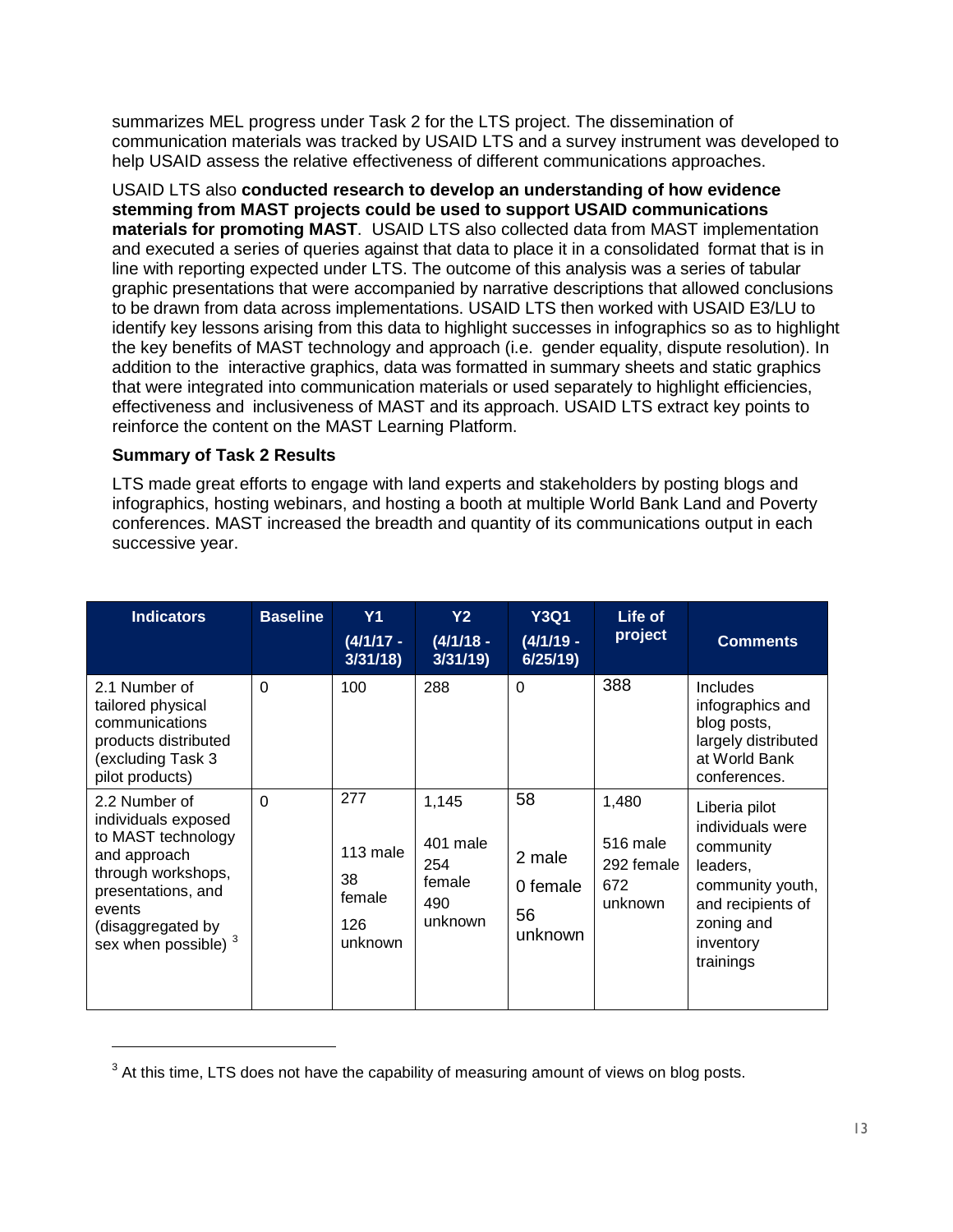| 2.3 Number of MAST          | $\overline{0}$ | $\Omega$ | 3 | 2 | 5 | All 5 are blog                |
|-----------------------------|----------------|----------|---|---|---|-------------------------------|
| products<br>disseminated at |                |          |   |   |   | posts, distributed<br>through |
| workshops, events,          |                |          |   |   |   | LandMatters                   |
| in publications or          |                |          |   |   |   | newsletters and               |
| through other               |                |          |   |   |   | other media.                  |
| mediums with                |                |          |   |   |   |                               |
| information that            |                |          |   |   |   |                               |
| includes how to             |                |          |   |   |   |                               |
| make land                   |                |          |   |   |   |                               |
| governance more             |                |          |   |   |   |                               |
| inclusive and/or            |                |          |   |   |   |                               |
| gender-sensitive.           |                |          |   |   |   |                               |

### **TASK 3: ENGAGING WITH USAID MISSIONS**

Under Task 3, the LTS Team has collaborated with USAID/E3/LU and USAID Missions to assess the feasibility and barriers for piloting and scaling MAST, implement and evaluate pilots, and plan for scaling and sustaining MAST. While the activities under Task 3 have evolved based on USAID mission inputs and country contexts, LTS consistently provided technical support and advisory services focused on supporting, piloting, evaluating, and sharing lessons learned from piloting MAST in response to Mission demand and as resources allow.

USAID LTS initiated this task by **performing needs assessments** for the deployment of MAST. This activity culminated in the development of reports that were submitted by USAID E3/LU to respective USAID Missions in Burkina Faso and Liberia. This activity built upon the concept notes developed for these countries. In Burkina Faso, USAID LTS worked with the Observatoire National du Foncier au Burkina Faso (ONF-BF), the USAID Mission, and other implementing partners to define requirements and potential implementation options for MAST in the country. USAID LTS suggested that MAST be customized and be used as part of the USAID Resilience in the Sahel Enhanced (RISE) initiative under the Resilience and Economic Growth in the Sahel – Enhanced Resilience (REGIS-ER) project, which is being implemented by NCBA-Clusa. USAID LTS performed another assessment in Liberia to introduce, demonstrate, and assess the need for using MAST in USAID Community Forestry programming. Using a new model for mission support, USAID LTS worked closely with USAID Forest Incomes for Environmental Sustainability (FIFES) to identify ways it could support USAID programming in general and FIFES project activities in particular. Working closely with an existing project facilitated closer linkage with national and local stakeholders and more in-depth understanding of strengths and challenges facing forest beneficiaries. This partnership helped LTS define pathways for creatively integrating MAST into existing programming. As part of this assessment, LTS engaged in stakeholder interviews, community forest visits, and provided in-field demonstrations of MAST for FIFES and the Community Forest Management Board (CFMB) members. LTS also presented MAST to a national Community Forest Working Group (CFWG) and engaged in a strategic planning exercise to identify areas where MAST could support community forest governance in the country.

Following successful engagements in these two countries in Year 1, USAID LTS revised its approach for Burkina Faso and Liberia, and developed **pilot implementation plans** and budgets for both countries. For Burkina Faso, USAID focused on providing software development services and training associated with expansion of the ONF-BF's work in the Sahel region of the country. As part of its pilot preparation services for Burkina Faso, USAID LTS developed software development requirements, outlined training needs and engaged a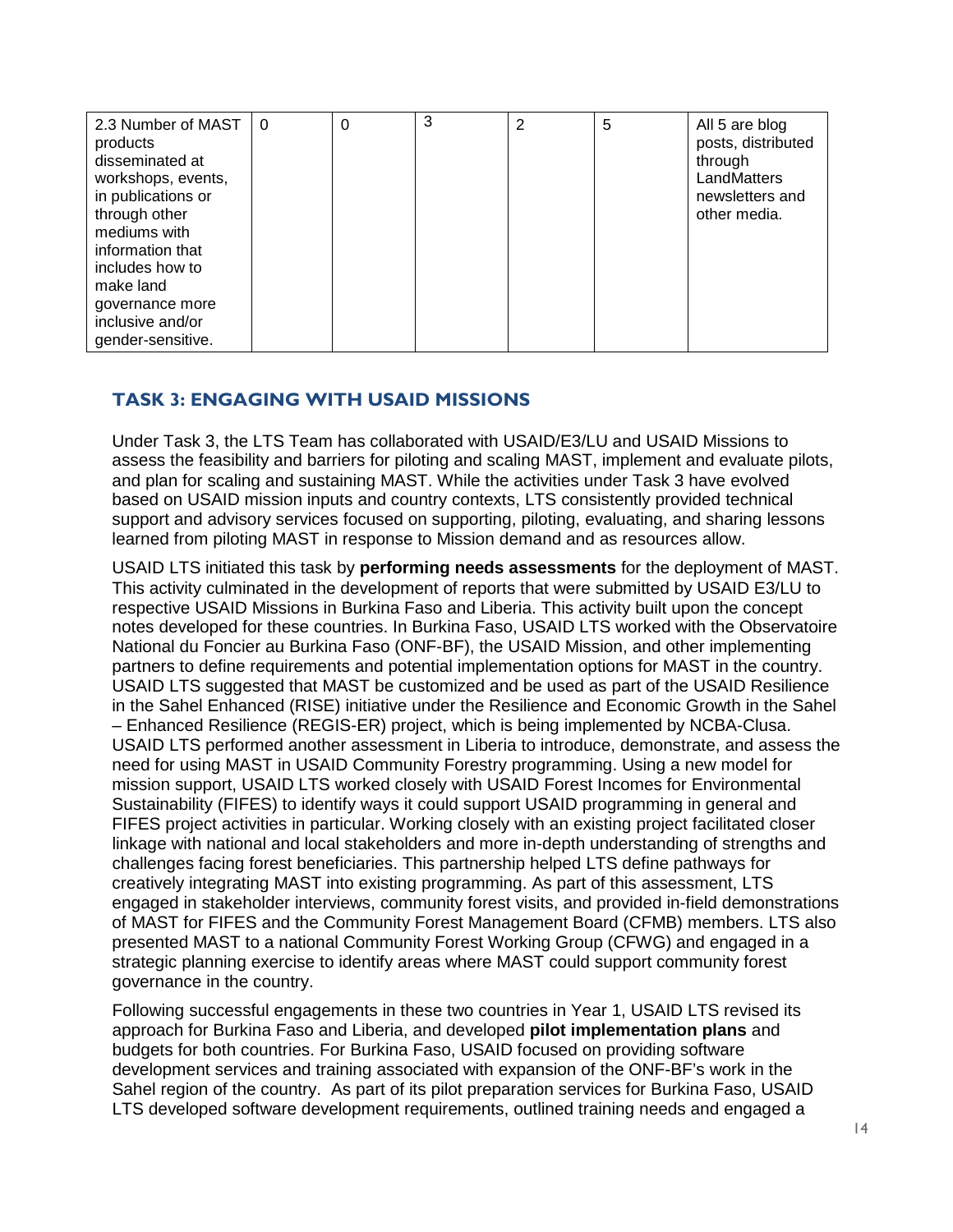software development consultant. For its Liberia pilot, LTS developed a detailed implementation framework and budget, which detailed a phased approach for developing a holistic Community Forest Management Plan (CFMP) for the Blei Community Forest in Upper Nimba County, Liberia. The proposed plan outlined the modalities for a pilot project that seeks to document and build an understanding among beneficiaries in the Blei Community Forest of their community lands and forest resources.

In preparation for Pilots, the **MAST software was customized** for Burkina Faso and Liberia. For Burkina Faso, USAID LTS software customization activities included porting the older version of MAST and existing data into the new software framework. Subtle differences in database structures required changes to the underlying business layer and toolsets which are required for reviewing and processing data. The mobile application was also updated to include the proper capturing of new and existing claims as well as land use data and new attributes (i.e. chartered, validated by municipality, validation date, comments). Software development for Burkina Faso culminated with the migration of existing land record data into the new version of MAST. For Liberia, software customization involved the design and development of several new modules in MAST. These were needed to extend the use of the software to support community boundary mapping. The MAST data model has been extended to include a point layer, which allows for the capture of important metadata about community boundary points. Most importantly, it allows users to capture information concerning the level of confidence for each point. The points that have been ingested into MAST allow for the digitizing boundary layer by digitizing. The updated version also has integrated conservation and base data as well as new forest inventory and forest zoning maps. MAST customizations have been documented on GitHub and follow the same deployment guide that is available: [https://github.com/mastusaid.](https://github.com/mastusaid)

USAID LTS has provided MAST **implementation support to pilots** in both Burkina Faso and Liberia. In Burkina Faso, LTS executed an integrated training course for the ONF-BF and its partners. This one-week training course consisted of a series of PowerPoint presentations which were reinforced by software demonstrations. Training was designed to refresh users familiar with existing MAST software modules and to solicit feedback on newly developed modules. Following the training, USAID LTS has provided the ONF-BF with technical support which included troubleshooting of software and software configuration services to ready the software for deployment. Under USAID LTS, the ONF-BF has also taken over payments for the MAST AWS server completing the transfer of technology to a national level partner.

In Liberia, USAID LTS initiated a larger pilot initiative its pilot in the Blei Community Forest in Quarter 3 and is focused on testing the MAST approach and customized technology tools as part of an integrated community forest and resource governance pilot. The pilot is designed to test and provide a framework for a more holistic approach to managing community forest resources as part of CFMP development. The USAID LTS pilot was executed to help the Community Forest Management Body (CFMB) and communities better understand their land and resources and to develop a comprehensive CFMP. LTS anticipates that integrating and validating information through existing governance mechanisms, and specifically within forest communities, will demonstrate the importance of an integrated landscape approach to community forestry and help communities identify sustainable actions for conservation, monitoring, and for developing livelihoods in their communities. The LTS pilot in Liberia has been implemented through three (3) phases and seeks to provide technical support in consolidating land information for building a better understanding for forest resources, community-level mapping that engage citizens in identifying community boundaries and important resources within their communities, and development of a holistic Community Forest Management Plan (CFMP), which provides community-level governance groups and citizens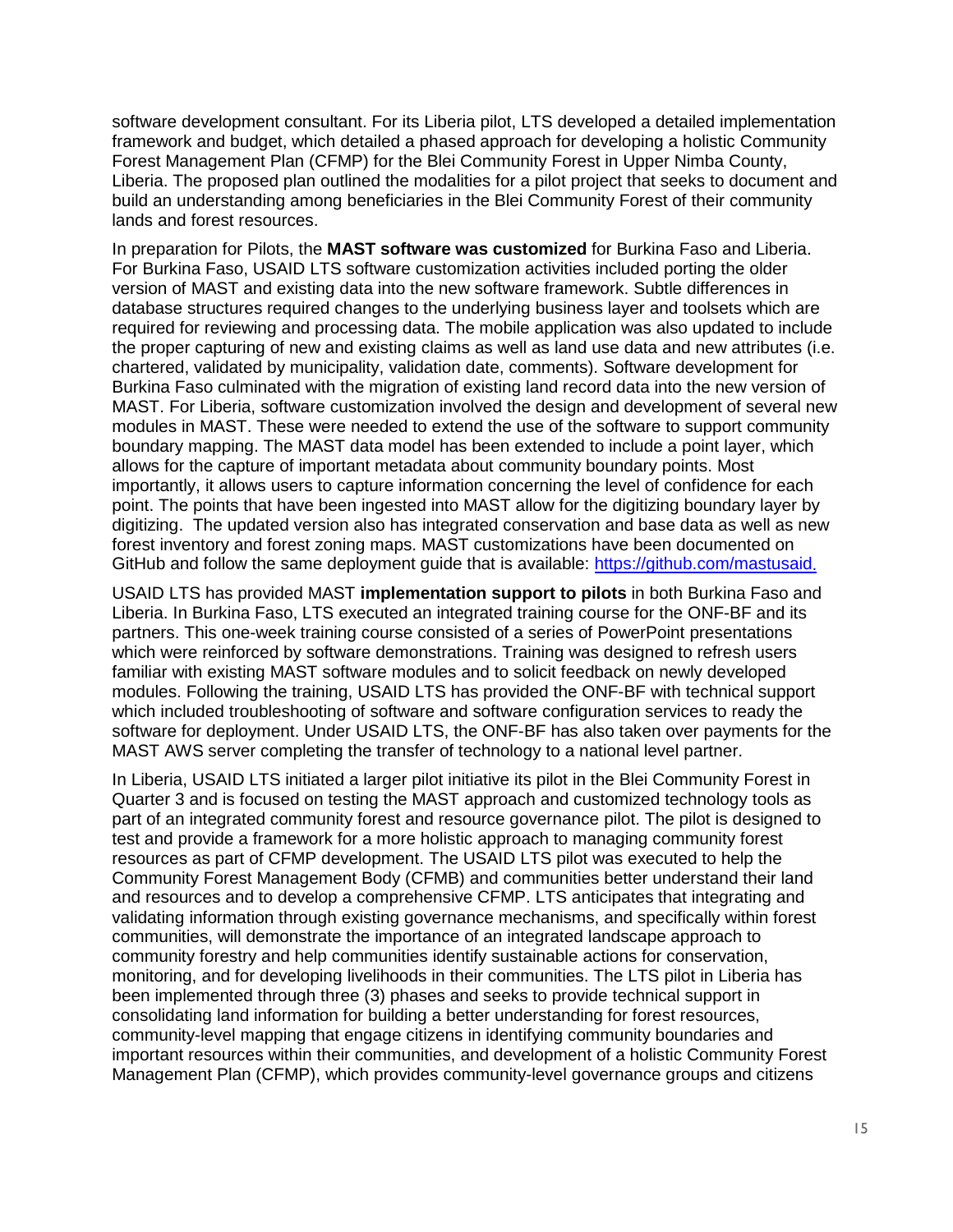with information and a framework to address land and resource concerns and stimulating livelihoods in forest communities.

The Monitoring and Evaluation work conducted for Task 3 has focused mainly on developing pilot-specific **Monitoring, Evaluation, and Learning Plan** for its Pilot in Liberia. The plan details pilot indicators, a data quality approach, management and oversight responsibilities, a schedule of learning events, and specific tools that can be used to understand community perceptions of MAST's value, effectiveness, transparency, and motivations for improving land tenure security and land management at the community level. To operationalize the Liberia ME&L plan, LTS provided several hours of in-person and online training to Green Advocates International on the ME&L plan's contents and implementation. Baseline surveys were adapted to include additional data consistent with SDG modules 1.4.2 and 5.a.1 (Ver 3). Findings from the Baseline analysis are presented in Annex A.

#### **Summary of Task 3 Results**

Pilots in Burkina Faso and Liberia successfully used MAST to capture more than 20,000 hectares of land benefitting more than 15,000 individuals, while training 415 people to continue using the MAST approach after the pilots conclude.

| <b>Indicators</b>                                                                                                                                                                      | <b>Base-</b><br><b>line</b> | Y1<br>$(4/1/17 -$<br>3/31/18 | Y <sub>2</sub><br>$(4/1/18 -$<br>3/31/19                                                                                                      | <b>Y3Q1</b><br>$(4/1/19 -$<br>6/25/19                                                                                                                            | Life of<br>project                                                                                                                                                  | <b>Comments</b>                                                                                                                                                                 |
|----------------------------------------------------------------------------------------------------------------------------------------------------------------------------------------|-----------------------------|------------------------------|-----------------------------------------------------------------------------------------------------------------------------------------------|------------------------------------------------------------------------------------------------------------------------------------------------------------------|---------------------------------------------------------------------------------------------------------------------------------------------------------------------|---------------------------------------------------------------------------------------------------------------------------------------------------------------------------------|
| 3.1 Number of<br>hectares<br>captured by the<br><b>MAST</b> system                                                                                                                     | 0                           |                              | N/A<br>Total:<br>Total:<br>Total:<br>20,470 ha<br>5,856 ha<br>14,614 ha<br>Burkina: 714<br>Burkina:<br>Burkina:<br>3,299 ha<br>2,585 ha<br>ha |                                                                                                                                                                  | In year 3, MAST usage<br>in Liberia continues to<br>ramp up, while Burkina<br>is slowing.                                                                           |                                                                                                                                                                                 |
|                                                                                                                                                                                        |                             |                              | Liberia:<br>3,271 ha                                                                                                                          | Liberia:<br>13,900 ha                                                                                                                                            | Liberia:<br>17,171 ha                                                                                                                                               |                                                                                                                                                                                 |
| 3.2 Number of<br>beneficiaries as<br>a result of LTS<br><b>MAST</b><br>intervention,<br>disaggregated<br>by<br>implementation<br>pilot, and<br>disaggregated<br>by sex:<br>male/female | $\Omega$                    | N/A                          | <b>Total: 913</b><br>669 male<br>244 female<br>Burkina:<br>320<br>314 male<br>6 female<br>Liberia:593<br>355 male<br>238 female               | Total: 14,874<br>311 male<br>8 female<br>14,555<br>unknown<br>Burkina: 319<br>311 male<br>8 female<br>Liberia: 14,555<br>0 male<br>0 female<br>14,555<br>unknown | Total: 15,787<br>980 male<br>252 female<br>14,555<br>unknown<br>Burkina: 639<br>625 male<br>14 female<br>Liberia: 14,555<br>0 male<br>0 female<br>14,555<br>unknown | Burkina beneficiaries<br>are primary landholders.<br>Liberia beneficiaries are<br>community leaders,<br>community youth, and<br>recipients of zoning and<br>inventory trainings |
| 3.3 Number of<br>persons<br>expressing                                                                                                                                                 | $\mathbf 0$                 | N/A                          | N/A                                                                                                                                           | N/A                                                                                                                                                              | Liberia: 7,132<br>0 male                                                                                                                                            | This is the number of<br>people who expressed<br>interest in a forest                                                                                                           |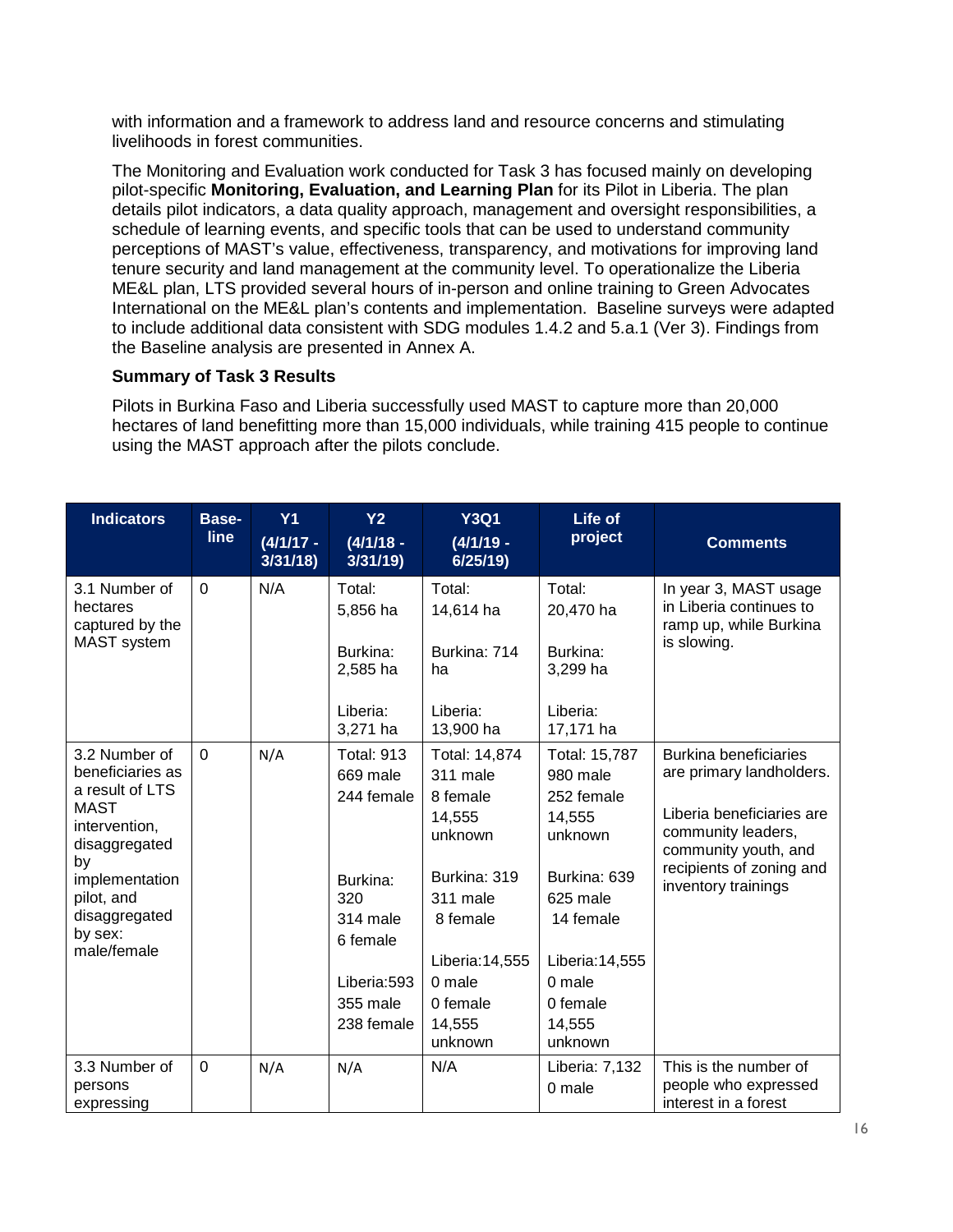| interest in<br>adopting<br>improved<br>practices under<br>more secure<br>tenure<br>conditions,<br>disaggregated<br>by sex:<br>male/female                |                |     |     |     | 0 female<br>7,132<br>unknown<br>Burkina: no<br>data                                                                             | product or value chain<br>program after<br>participating in the<br>LTS/MAST process in<br>the Liberia pilot.                                                                                                                                                                                                                                                                                                                                                                                                                |
|----------------------------------------------------------------------------------------------------------------------------------------------------------|----------------|-----|-----|-----|---------------------------------------------------------------------------------------------------------------------------------|-----------------------------------------------------------------------------------------------------------------------------------------------------------------------------------------------------------------------------------------------------------------------------------------------------------------------------------------------------------------------------------------------------------------------------------------------------------------------------------------------------------------------------|
| 3.4 People's<br>perception of<br>effectiveness of<br>MAST process,<br>(transparency<br>and<br>inclusiveness),<br>disaggregated<br>by sex:<br>male/female | $\mathbf 0$    | N/A | N/A | N/A | Liberia:<br>95.3% found<br>the<br>LTS/MAST<br>process to be<br>transparent<br>98.9% male<br>92.2% female<br>Burkina: no<br>data | The question was: "After<br>learning about the<br>LTS/MAST process, do<br>you think the<br>project activities have<br>been explained clearly<br>and<br>implemented in a clear<br>and transparent<br>manner?"                                                                                                                                                                                                                                                                                                                |
| 3.5 Time per<br>land unit<br>captured by the<br><b>MAST</b> system                                                                                       | $\overline{0}$ | N/A | N/A | N/A | Liberia:<br>1,399.2 ha<br>per day                                                                                               | Burkina Faso pilot did<br>not capture the data<br>required to calculate<br>this.<br>Liberia mapping was<br>completed in 10 days.                                                                                                                                                                                                                                                                                                                                                                                            |
| 3.6 Cost per<br>land unit<br>captured by the<br><b>MAST</b> system                                                                                       | 0              | N/A | N/A | N/A | Liberia: \$1.92<br>per hectare                                                                                                  | Burkina Faso pilot did<br>not capture the data<br>required to calculate<br>this.<br>It's not clear that this<br>indicator is appropriate<br>for the Liberia pilot,<br>which mapped a<br>community forest and<br>community boundaries.<br>Per the LTS MELP,<br>"costing information can<br>only be gathered for<br>systematic<br>adjudication", meaning<br>individual parcels.<br>However, we have<br>provided a rough<br>estimate based on<br>costing for the activity in<br>our subcontractor<br>budget. This is inclusive |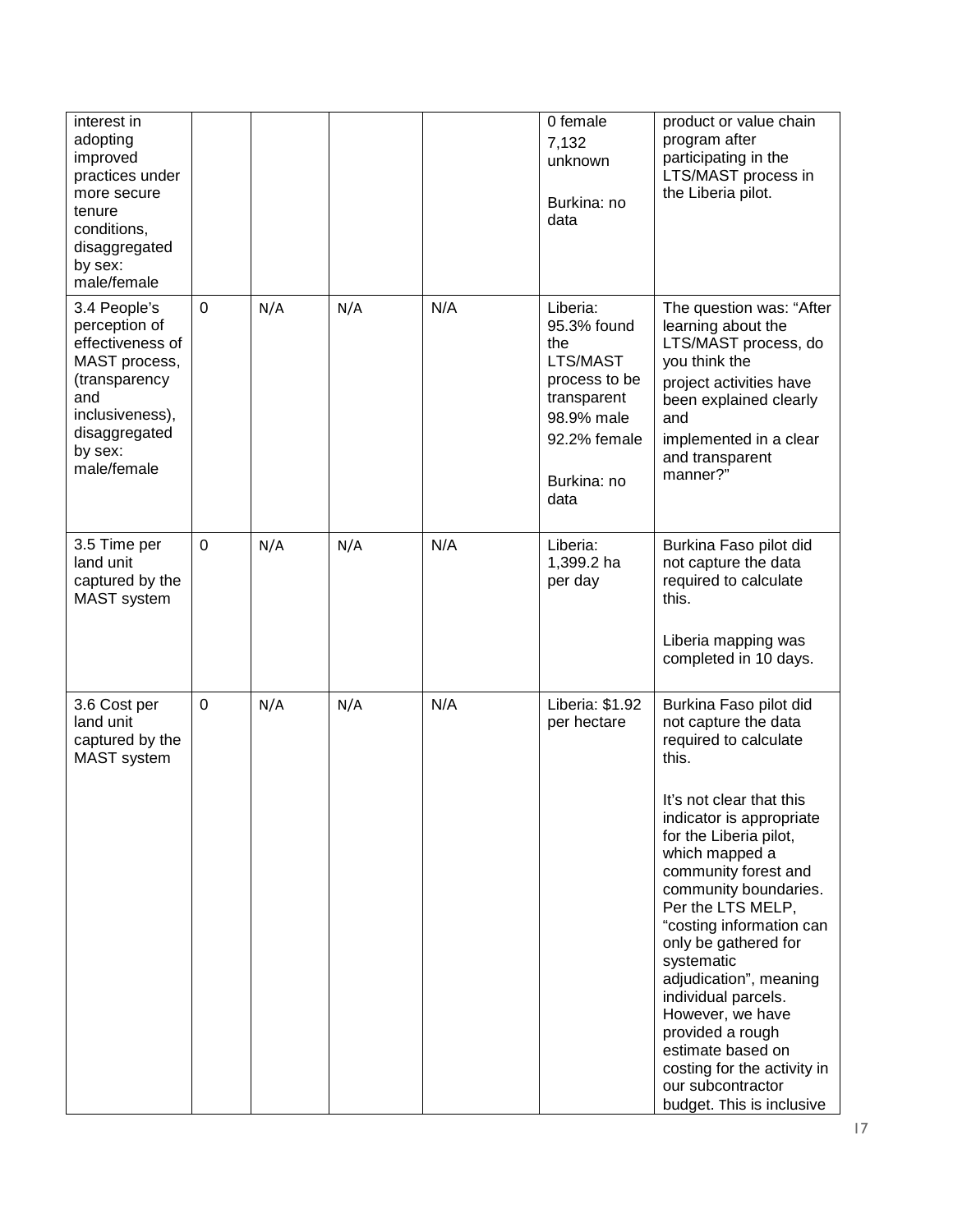|                                                                                                                                                                                                                                                              |                |     |                                                                          |                                                                                                                                |                                                                    | of key components of<br>the MAST approach,<br>including community<br>training, outreach and<br>work at the community<br>level to understand and<br>resolve disputes or<br>difference related to the<br>location of community<br>boundaries. |
|--------------------------------------------------------------------------------------------------------------------------------------------------------------------------------------------------------------------------------------------------------------|----------------|-----|--------------------------------------------------------------------------|--------------------------------------------------------------------------------------------------------------------------------|--------------------------------------------------------------------|---------------------------------------------------------------------------------------------------------------------------------------------------------------------------------------------------------------------------------------------|
| 3.7 Number of<br>persons trained<br>in MAST<br>technology and<br>approach,<br>disaggregated<br>by sex:<br>male/female                                                                                                                                        | $\overline{0}$ | N/A | 328<br>100 male<br>18 female<br>210<br>unknown                           | 87<br>10 male<br>1 female<br>76 unknown<br>Burkina: 2<br>2 male<br>0 female<br>Liberia: 85<br>8 male<br>1 female<br>76 unknown | 415<br>110 male<br>19 female<br>286 unknown                        | This figure includes<br>government staff,<br>leadership of community<br>land/forest management<br>boards, local youth, and<br>other stakeholders.                                                                                           |
| 3.8 Number of<br>planning and<br>implementation<br>documents<br>produced by<br>LTS related to<br>Task 3 pilots                                                                                                                                               | $\overline{0}$ | N/A | Total: 16<br>Burkina: 7<br>Liberia: 9                                    | Total: 12<br>Burkina: 0<br>Liberia: 12                                                                                         | Total: 28<br>Burkina: 7<br>Liberia: 21                             | This includes various<br>training materials,<br>presentations, maps,<br>agendas, trip reports,<br>etc.                                                                                                                                      |
| 3.9 Percentage<br>of MAST<br>beneficiaries<br>reporting<br>awareness of<br>their rights and<br>the value of<br>having their<br>land<br>demarcated<br>under LTS,<br>disaggregated<br>by sex:<br>male/female<br>(only pilots<br>where surveys<br>are budgeted) |                | N/A | Burkina:<br>N/A<br>Liberia:<br>94.3%<br>Male<br>92.1%<br>Female<br>98.5% | Burkina: N/A<br>Liberia:<br>94.3%<br>Male 92.1%<br>Female<br>98.5%                                                             | Burkina: N/A<br>Liberia:<br>95.0%<br>Male 96.7%<br>Female<br>93.5% | Data not collected in<br>Burkina.                                                                                                                                                                                                           |
| GNDR-8:<br>Number of<br>persons trained                                                                                                                                                                                                                      |                | N/A | 275                                                                      | 42                                                                                                                             | 317                                                                | More than 75% of<br>trainees had gender<br>equality or women's                                                                                                                                                                              |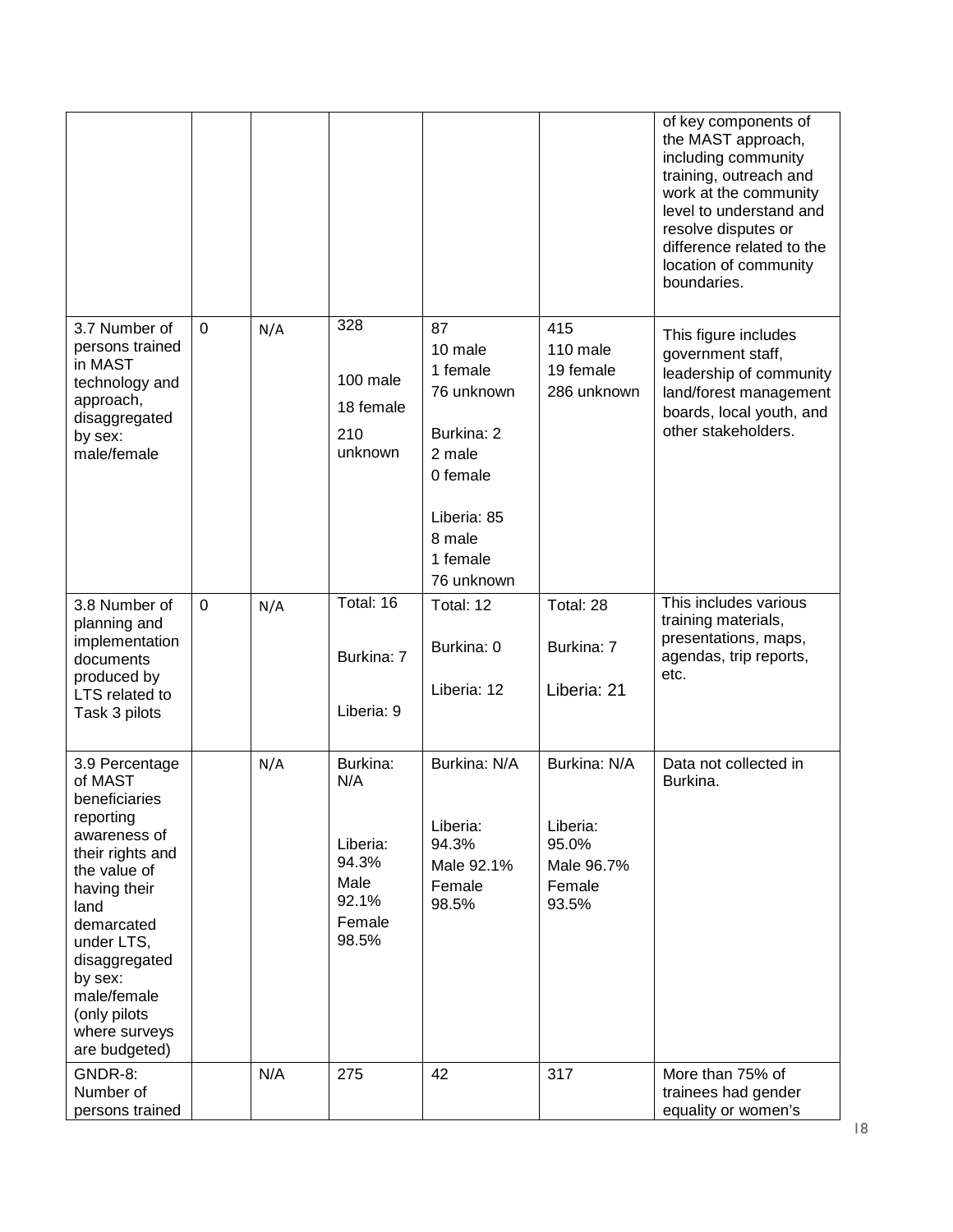| with USG        |  |  | empowerment          |
|-----------------|--|--|----------------------|
| assistance to   |  |  | component as part of |
| advance         |  |  | their training.      |
| outcomes        |  |  |                      |
| consistent with |  |  |                      |
| gender equality |  |  |                      |
| and women's     |  |  |                      |
| empowerment     |  |  |                      |
| through their   |  |  |                      |
| roles in public |  |  |                      |
| and private     |  |  |                      |
| sector          |  |  |                      |
| institutions or |  |  |                      |
| organizations   |  |  |                      |
|                 |  |  |                      |

### **TASK 4: MONITORING AND EVALUATION**

#### **Task 4.1 Monitoring, Evaluation and Learning for Task 1**

As the project progressed, LTS efforts resulted in the MAST Learning Platform receiving pageviews (total and unique) well above levels at baseline. New visitors comprised about 40- 50% of all visitors, a steady upward trend from baseline. Drivers of web traffic include:

- 1. The posting of blogs and infographics exploring various aspects of MAST
- 2. LTS hosting a MAST booth and demonstrations at multiple World Bank Land and Poverty conferences
- 3. Pilots in Burkina Faso and Liberia
- 4. An April 2019 webinar on MAST

 $\overline{a}$ 

In Y2Q3, USAID posted to the MAST Learning Platform a survey instrument developed by LTS to gather additional user perceptions and to ascertain the relative effectiveness of content posted on the platform. User participation in the survey has been poor, and as a result, management of the survey was transferred to USAID CEL.

| <b>Table 1: MAST Learning Platform (MLP) Analytics</b> |                                   |                             |                                       |                            |                        |                                   |                        |                            |                        |  |
|--------------------------------------------------------|-----------------------------------|-----------------------------|---------------------------------------|----------------------------|------------------------|-----------------------------------|------------------------|----------------------------|------------------------|--|
| <b>Metric</b>                                          | <b>Base-</b><br>line <sup>4</sup> | Y1<br>$12/1/17 - 3/31/18$   |                                       | Υ2<br>$4/1/18 - 3/31/19$   |                        | <b>Y3Q1</b><br>$4/1/19 - 6/25/19$ |                        | Life of project            |                        |  |
|                                                        |                                   | <b>MAST</b><br>LP.<br>pages | <b>MAST</b><br>$LP$ tabs <sup>5</sup> | <b>MAST</b><br>LР<br>pages | <b>MAST</b><br>LP tabs | <b>MAST</b><br>LP<br>pages        | <b>MAST</b><br>LP tabs | <b>MAST</b><br>LP<br>pages | <b>MAST</b><br>LP tabs |  |

<span id="page-18-0"></span> $<sup>4</sup>$  The baseline values are derived from analytics data on usage from November 2016 through February 2017 of the</sup> previous page on MAST (before the MAST Learning Platform pages were developed). The end date was chosen so as not to capture site visitation by SSG Advisors (Resonance) staff during preparation of LTS proposal or project start-up.

<span id="page-18-1"></span><sup>&</sup>lt;sup>5</sup> In January 2018, the structure of the MAST LP was changed, with expanded information added to two MAST LP pages (MAST in the Field and MAST Technology). Visitation to this expanded content on those two pages is now tracked separately than visitation to the four MAST LP pages (What is MAST?, MAST in the Field, Overview: MAST Technology, and Overview: MAST Implementation) so as not to double count unique visitors.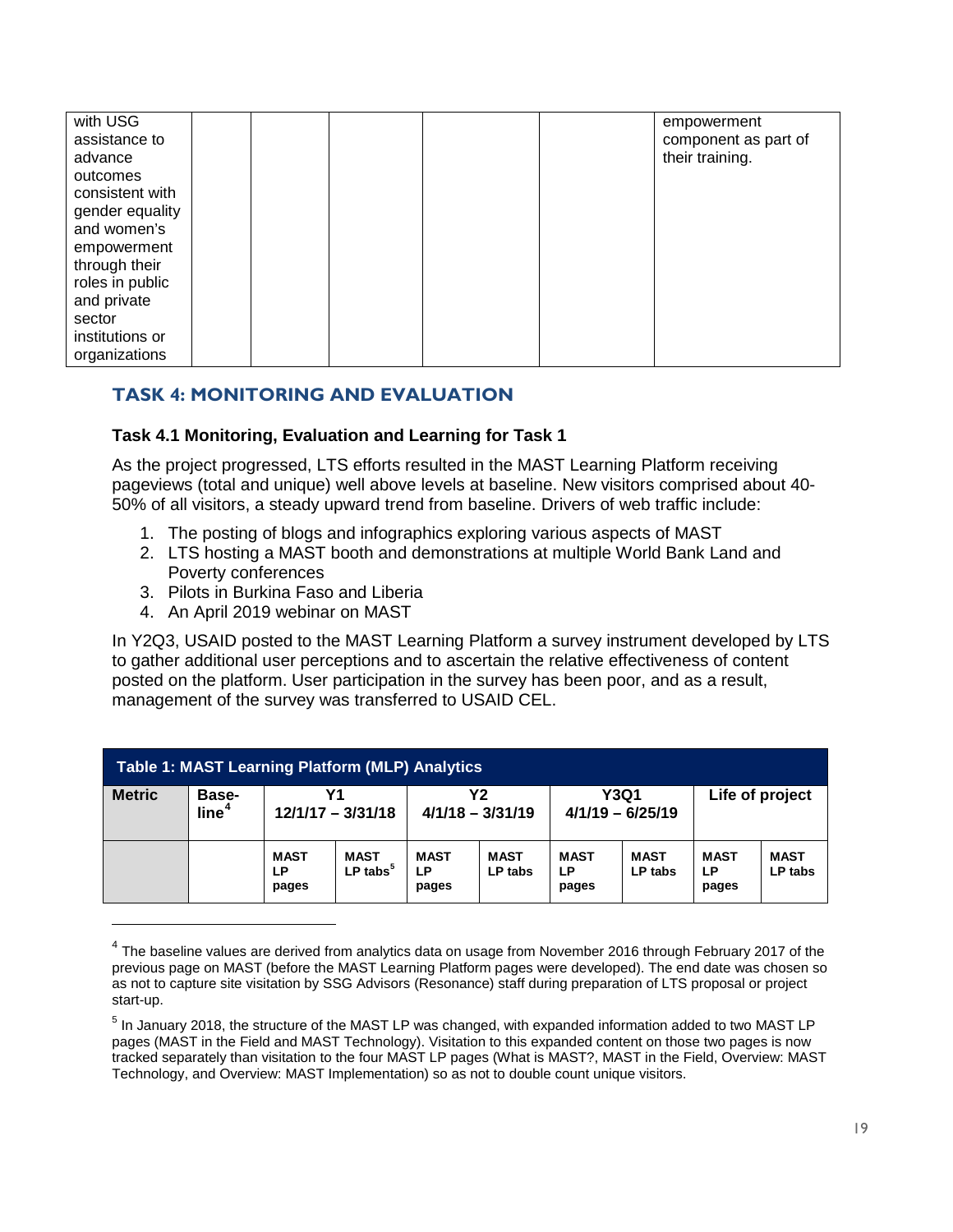| Page<br><b>Views</b>                                               | 131: 33/mo                                                                                       | 1,124:<br>281/mo                                                                        | 229:<br>85/mo                                                                           | 3,220:<br>268/mo                                                                         | 3.769:<br>314/mo                                                                        | 744:<br>248/mo                                                                          | 745:<br>248/mo                                                                                            | 5,088:<br>188/mo                                                 | 4.743:<br>176/mo                                                                         |
|--------------------------------------------------------------------|--------------------------------------------------------------------------------------------------|-----------------------------------------------------------------------------------------|-----------------------------------------------------------------------------------------|------------------------------------------------------------------------------------------|-----------------------------------------------------------------------------------------|-----------------------------------------------------------------------------------------|-----------------------------------------------------------------------------------------------------------|------------------------------------------------------------------|------------------------------------------------------------------------------------------|
| Unique<br>page<br>views <sup>6</sup>                               | 109: 27/mo                                                                                       | 804:<br>201/mo                                                                          | 166; 61/mo                                                                              | 2,362:<br>197/mo                                                                         | 2,166;<br>181/mo                                                                        | 649:<br>216/mo                                                                          | 608:<br>203/m <sub>o</sub>                                                                                | 3,815.<br>318/mo                                                 | 2,940:<br>245/mo                                                                         |
| <b>New</b><br>visitors                                             | 30% of total<br>unique<br>visitors                                                               | 32% of total 27% of total<br>unique<br>page<br>visitors                                 | unique<br>events                                                                        | 37% of total<br>unique<br>page<br>visitors                                               | 35% of total<br>unique<br>events                                                        | unique<br>page<br>visitors                                                              | 53% of total 43% of total 40% of<br>unique<br>events                                                      | total<br>unique<br>page<br>visitors                              | 49% of<br>total<br>unique<br>events                                                      |
| Country<br>of User<br>Net-work<br>Gate-<br>way'<br>(Page<br>views) | 61% US<br>23%<br>develop-ing<br>and<br>advanced<br>develop-ing<br>nations <sup>8</sup><br>(n=19) | 61% US<br>30%<br>develop-ing<br>and advan-<br>ced<br>develop-ing<br>nations<br>$(n=47)$ | 58% US<br>32%<br>develop-ing<br>and advan-<br>ced<br>develop-ing<br>nations<br>$(n=27)$ | 58% US<br>26%<br>develop-ing<br>and advan-<br>lced<br>develop-ing<br>nations<br>$(n=30)$ | 61% US<br>26%<br>develop-ing<br>and advan-<br>ced<br>develop-ing<br>nations<br>$(n=35)$ | 59% US<br>30%<br>develop-ing<br>and advan-<br>ced<br>develop-ing<br>nations<br>$(n=36)$ | 61% US<br>28%<br>develop-ing develop-<br>and advan-<br>ced<br>develop-ing develop-<br>nations<br>$(n=34)$ | 59% US<br>29%<br>ing and<br>advan-ced<br>ing nations<br>$(n=47)$ | 60% US<br>29%<br>develop-<br>ing and<br>advan-ced<br>develop-<br>ing nations<br>$(n=35)$ |

### **Task 4.2 Monitoring, Evaluation and Learning for Task 2**

 $\overline{a}$ 

LTS worked closely with USAID to determine communication needs for the project. As a result, LTS focused its monitoring and reporting on the effectiveness of LTS communications activities and products. MAST increased the breadth and quantity of its communications output in each successive year, eventually exposed 1,480 people to the MAST technology and approach through in-person workshops, presentations, and events. Nearly 400 physical products – infographics, fact sheets, and blogs – were distributed in-person, largely at a booth LTS hosted at the annual World Bank Land and Poverty conference.

#### **Task 4.3 Monitoring, Evaluation and Learning for Task 3, as Needed**

LTS completed complementary baseline surveys for the Liberia pilot in December 2018 and April 2019, subsequently sharing analysis with USAID.

LTS sought to achieve maximum M&E rigor within the confines of limited pilot resources. The December 2019 baseline employed a purposive sample of approximately 105 pilot trainees from all seven villages within the Blei Community Forest, with no comparison group.

The April 2019 baseline employed a quasi-random sample of approximately 200 pilot beneficiaries from all seven villages within the Blei Community Forest, with no comparison group. Employing the "random walk" method, data collectors surveyed every n<sup>th</sup> household head.

As of June 2019, LTS is conducting a similar data collection exercise at the pilot's conclusion. To understand the pilot's effect, data analysis will compare baseline to end-of-pilot results regarding community perceptions of MAST's value, effectiveness, transparency, and other

<span id="page-19-0"></span><sup>&</sup>lt;sup>6</sup> These figures include unique page views of the MAST Learning Platform main page and the embedded Technology and MAST in the Field webpages.

<span id="page-19-1"></span> $^7$  With Google Analytics, LTS tracks the country location of the network gateway, and it is important to note that this may or may not correspond to the actual country location of the user.

<span id="page-19-2"></span> $8$  LTS uses the country categorizations established by USAID for developing and advanced developing countries in ADS 310: List of Developing Countries, file: 310maa\_020612 and List of Advanced Developing Countries, file: 310mab\_020612.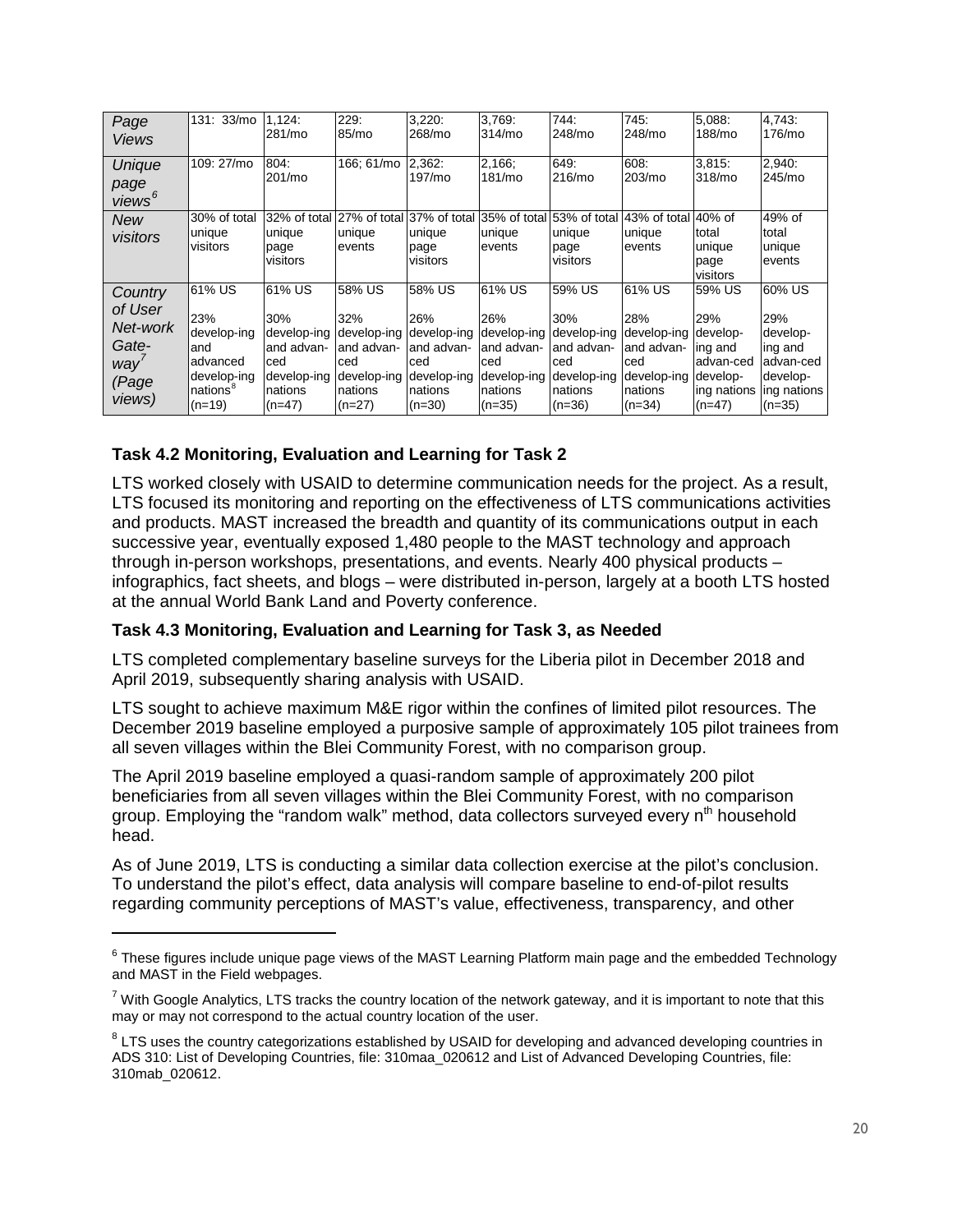items. Qualitative data gathered from focus group discussions and key informant interviews will add depth to the quantitative survey data.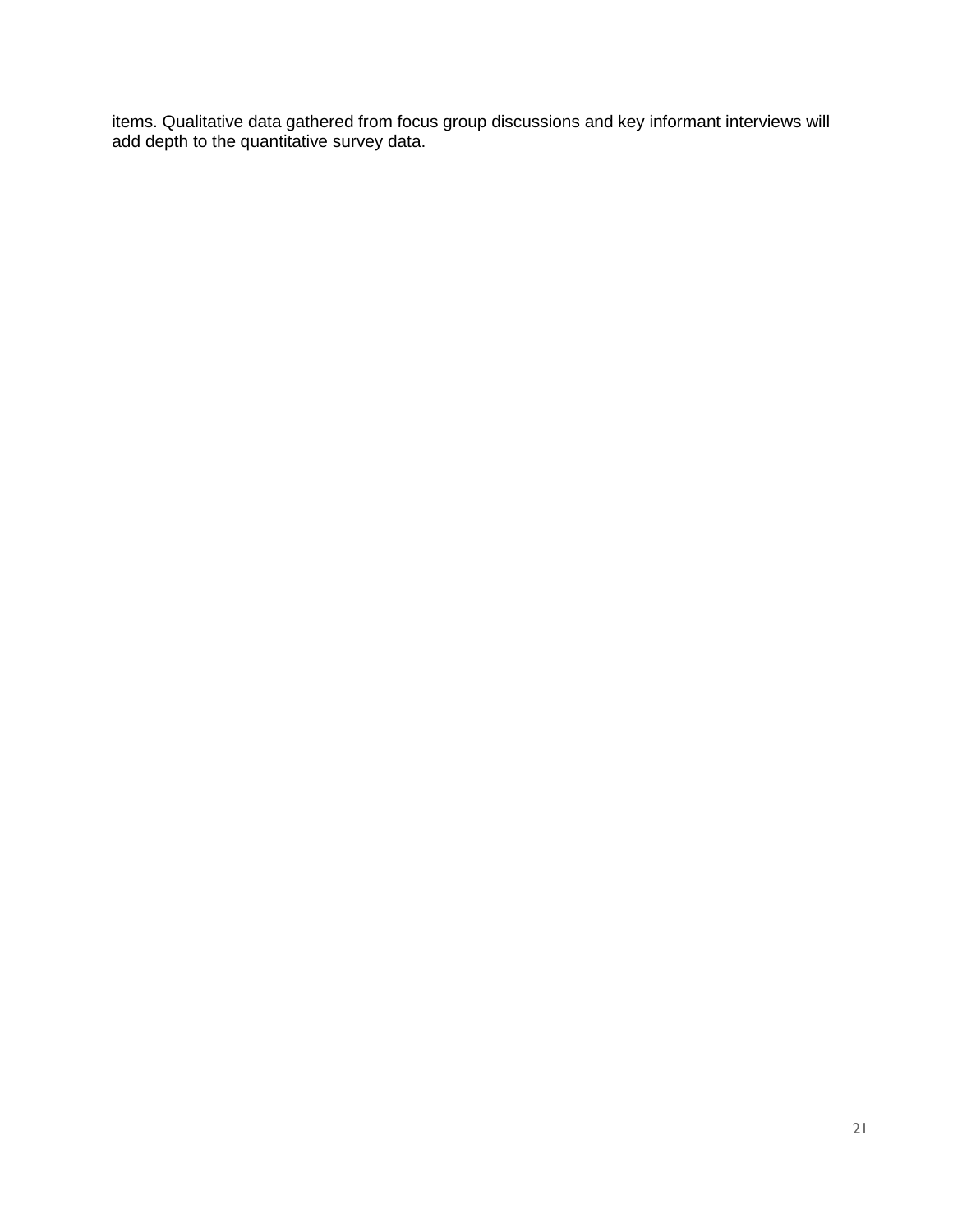### 4.0 FUNDS OBLIGATED AND DISBURSED

The overall budget ceiling for LTS was \$2,798,358.15, of which \$2,091,169 was obligated and \$2,001,575 is expected to be spent by the end of the current no cost extension at the end of August. USAID is currently considering providing an additional one month no cost extension through the end of August to support the transition of some Liberia pilot activities to USAID FIFES.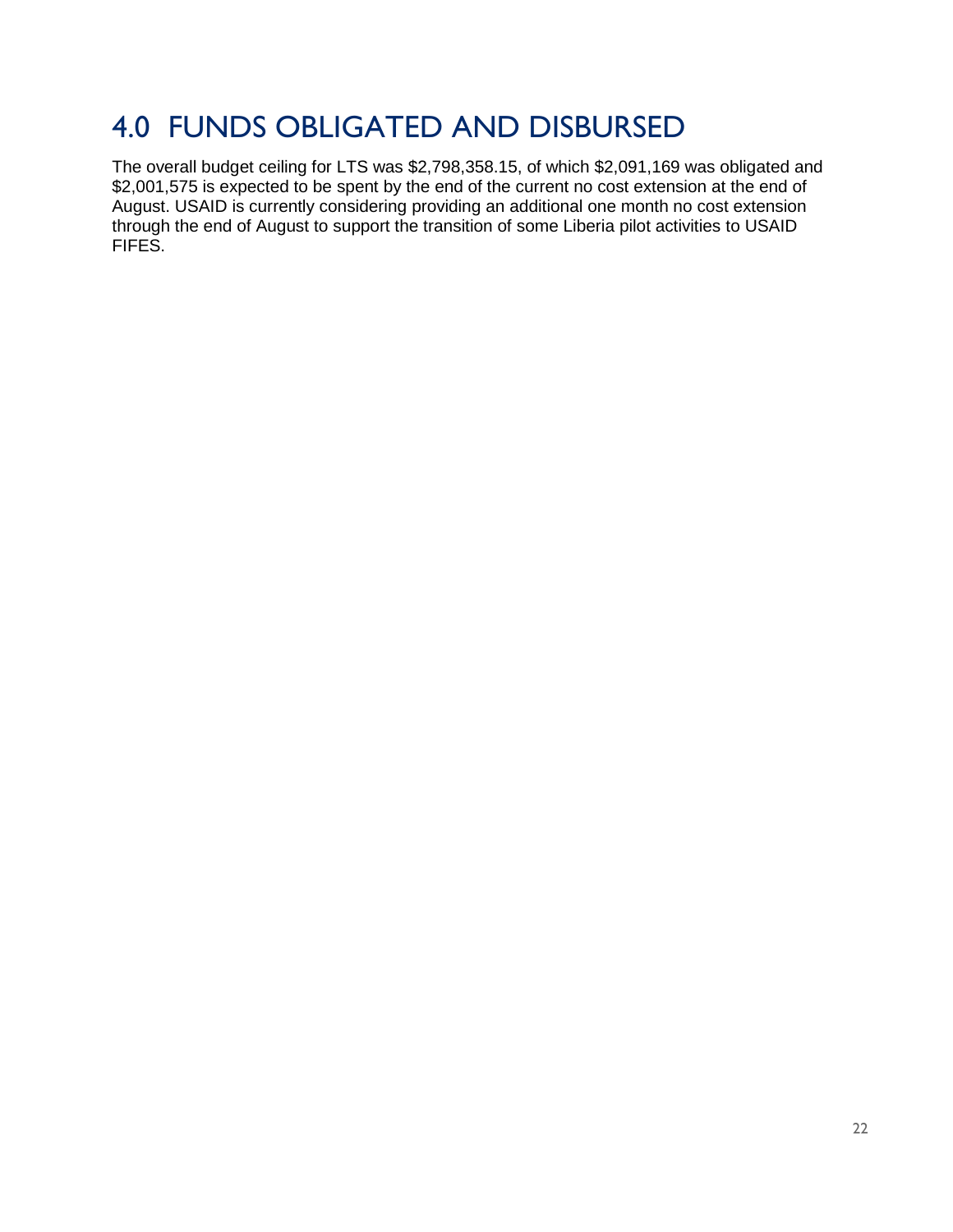## 5.0 SUBCONTRACTING

### **Tetra Tech**

As a major subcontractor, Tetra Tech's role primarily supported management of the MAST technology both in general and for the specific needs of pilot projects. Tetra Tech provided the project's Technical Manager as well as contributing to work under all four tasks. The Technical Manager supported programming, development oversight, testing, and quality control. Tetra Tech also contributed to develop of communications products and the technical design and implementation of pilots. The period of performance of this subcontract was from April 17, 2017 to August 30, 2019 for a ceiling amount of \$463,911, of which about 28% was spent.

### **RMSI**

RMSI's scope of work under the LTS project focused on analysis and support of the software components of the MAST technology. This included a review and update of the MAST software code, establishing a demonstration server on Amazon Web Service and feature reporting version control on GitHub. RMSI developed new functionality allowing geographic-specific tasking of data collection to help manage surveyors and prevent them from mapping outside of designated zones. Through this subcontract, LTS added additional functionality, such as a workflow to include the collection of data about community resources and checks to flag when mapped parcels overlap with other parcels. The period of performance was from July 13, 2017 to June 15, 2018 for a total amount of \$74,825.

### **Green Advocates**

LTS brought Green Advocates onboard to support the Liberia pilot in the Blei Community Forest. Green Advocates main responsibility was to engage with 7 of the 40 communities surrounding the Blei Community Forest through assessments of forest and land uses and management, trainings in the MAST approach for members of the Community Forest Management Board and target communities, and participatory land and resource mapping processes using MAST. Green Advocates used the products of these activities to engage communities to think through their natural resource use priorities that fed into development of an updated draft Community Forest Management Plan. The period of performance for Green Advocates was from November 15, 2018 to June 30, 2019 for a total amount of \$131,450.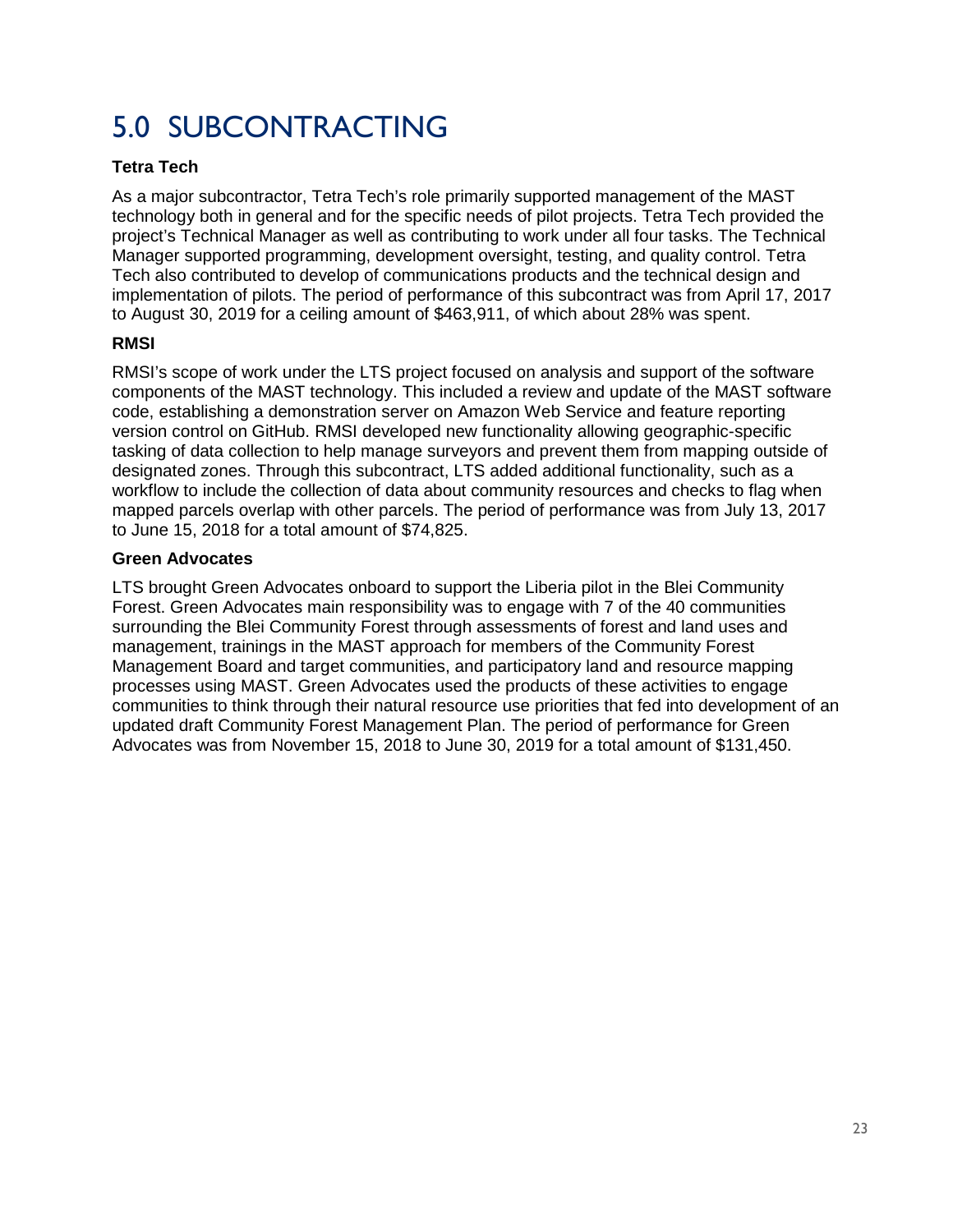# 6.0 MAJOR CHALLENGES AND LESSONS LEARNED

### **CHALLENGES**

### **1. Up-front investment necessary for implementing MAST**

The MAST approach and tools require a sizeable upfront time investment before implementation can begin. MAST best practices include extensive sensitization and an assessment upfront, requiring a large investment of time and modest investment of financial resources. The MAST tools were developed on a series of open-source technologies and integrate a mobile application with back-end data management platform. Previously deployed MAST tools require expert consultation \to define requirements and customize technologies to meet specific needs, whether it be adapting to different mapping or survey requirements, ensuring consistency with legal processes, or working in different institutional settings with varied capacities. Data from Tanzania shows that over time, upfront investments required for MAST implementation result in improved efficiencies and high levels of trust in the data generated. Nevertheless, the initial investment of time, financial resources and specialized technical support for the MAST data management workflows and related software tools may represent a barrier to adoption by some stakeholders.

#### **2. Programmatic uncertainty and constraints in stakeholder understanding of land technology frameworks**

Initial engagement of missions during Year 1 took place in an uncertain funding environment, causing most missions to slow their decision processes for all new pilots, including those proposed by LTS. In Year 2, LTS had more success engaging with missions once this uncertainty had subsided. Mission staff may have further deprioritized LTS pilots during this period of uncertainty due to limited understanding regarding the ways MAST could be adapted to their programmatic needs without support from a land professional. Other mobile data collection tools, though less specific to land tenure mapping, are more intuitive and can be used out-of-the-box. These challenges likely reduced Mission buy-in for pilot cases of MAST under the LTS project.

### **3. Limited Technology Support**

MAST was built using donor funds and has been deployed to USAID-funded projects through implementing partners. Likely due to the upfront investment required to launch MAST in a new country, its adoption has been limited outside of Tanzania, where it has been adopted by several organizations. In the absence of donor funding, implementations will remain limited. The existing MAST documentation and public code repositories developed for customized MAST tools have seen minor bug fixes in recent months, but no significant updates have been made. Similarly, the slow uptake by the land professional community and other stakeholders has been driven by the need for substantial upfront technical and financial inputs. MAST is an approach that relies on field engagement and specialized, customized tools. MAST pilots and subsequent scale-up have been supported through customized open source components, and like other commercially available off-the-shelf solutions that have been designed for land sector applications, these tools require technical and financial inputs.

### **LESSONS LEARNED**

### **1. Direct demonstration approaches encourage uptake of MAST**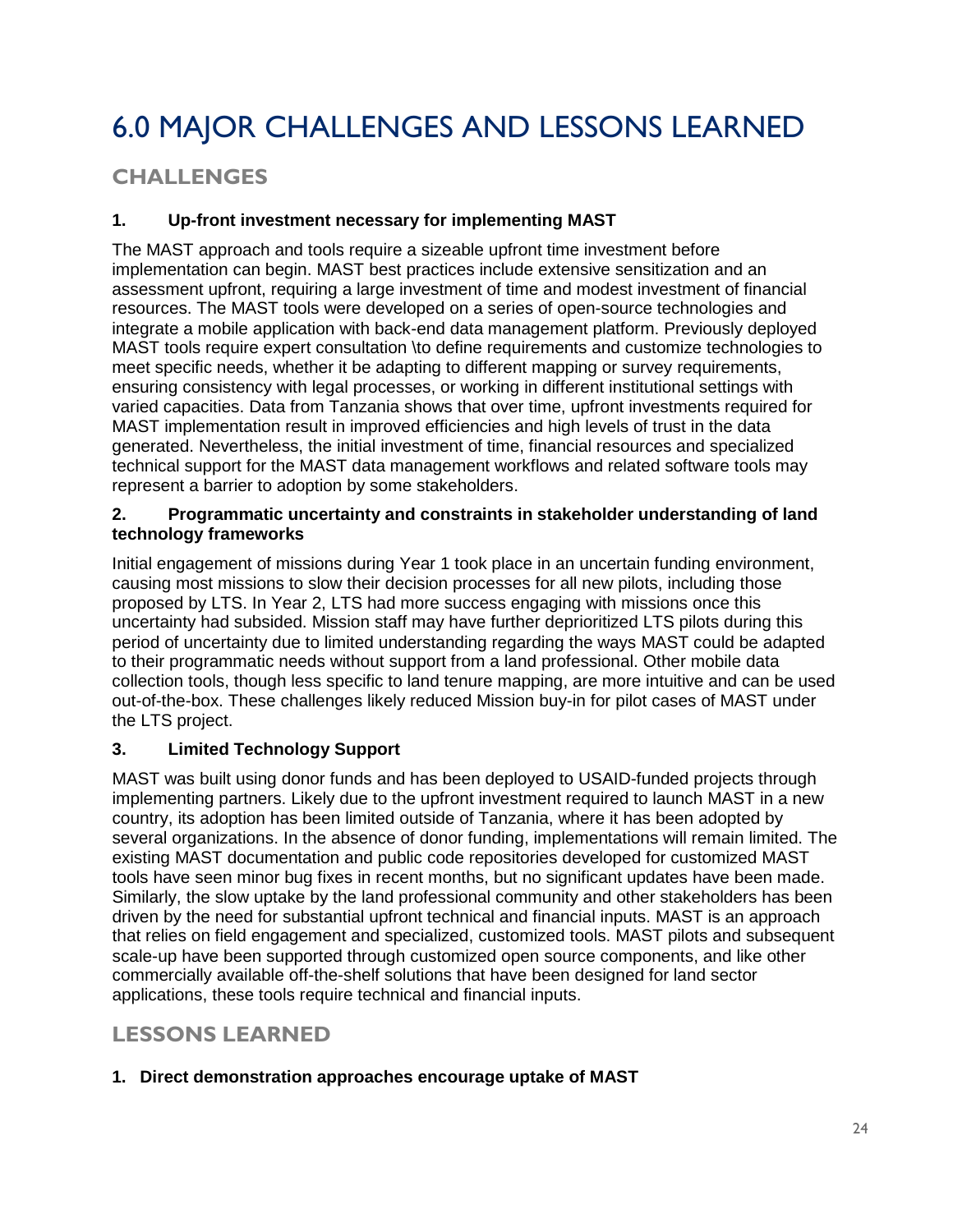Implementation of LTS project activities has emphasized the need for extensive engagement of Missions and stakeholders to solidify the uptake of MAST. Missions require extensive background – including concept notes, calls, demonstrations, site visits and/or indicative budgets – to make decisions on pursuing MAST implementation. Missions are unlikely to fund a project without understanding the full scope and expected utility in applying MAST to meeting Mission objectives.

Mission-level engagement should occur over a longer time period to ensure that national-level stakeholders are properly involved in planning potential activities. This engagement has the added benefit of building relationships and ensuring that work plans are consistent with local needs. Forging stakeholder relationships are critical and, in many countries, national-level stakeholder agencies are weak, in-transition or without clear leadership mandates. In this regard, a longer assessment period may improve project implementation, as it allows time for a full landscape analysis, reducing the need to switch locations or rearrange workplans later during the pilot.

### **2. Missions require technical assistance to encourage adoption of MAST**

Missions may be interested in MAST implementation for a variety of reasons, especially in view of their existing portfolios or to add value to existing projects ranging from community forestry to women's empowerment and youth mapping initiatives. However, they need to see a clear use case for MAST and understand how to use, visualize, or integrate the approach and adapt MAST tools to support Mission portfolios.

Missions and other stakeholders require extensive engagement to understand opportunities, long-term data management needs and related requirements to adapt tools and to build local capacity. MAST is a proven approach that can tap into existing and adaptable data management tools, but it is also complex and its adaptation to specific contexts could require significant upfront investment. Direct investments by USAID for MAST pilots and technical assistance may go a long way to help with the uptake of the approach at the Mission-level.

### **3. Collaboration with implementing partners provides valuable context**

Discussions with implementing partners uncovered several important considerations for pilot implementation in both Burkina Faso and Liberia. In Burkina Faso, for example, a key point was that a new MAST implementation framework should include more emphasis on gender parity as the inclusion of women in project processes had proven difficult in the past. Additionally, during the trip to Burkina Faso, USAID implementing partners highlighted that there would be difficulties implementing systematic adjudication in the Sahel region, particularly since conflict potential is high and commonly a result of competing land uses (i.e., famers vs. pastoralists) and traditional users vs. recent migrants to the region. This underscores the need to involve USAID IPs throughout the processes of pilot planning and implementation.

#### **4. USAID and other donors can incentivize the use of MAST to increase uptake of the approach**

For implementing partners, even contributing to a MAST demonstration project represents a cost, as witnessed in Liberia. LTS encountered challenges when attempting to integrate MAST into existing projects. Resources and budgets of existing, in-country projects were constrained, limiting their ability to fully integrate the MAST technology and approach into their work steams. Attempting to incorporate MAST into existing projects will often require effort that goes beyond existing workplans or budgets and therefore may not receive adequate support.

Direct involvement in the building of a use-case or scaling up the approach requires a time investment, which is often directly related to outsourcing the customization of the data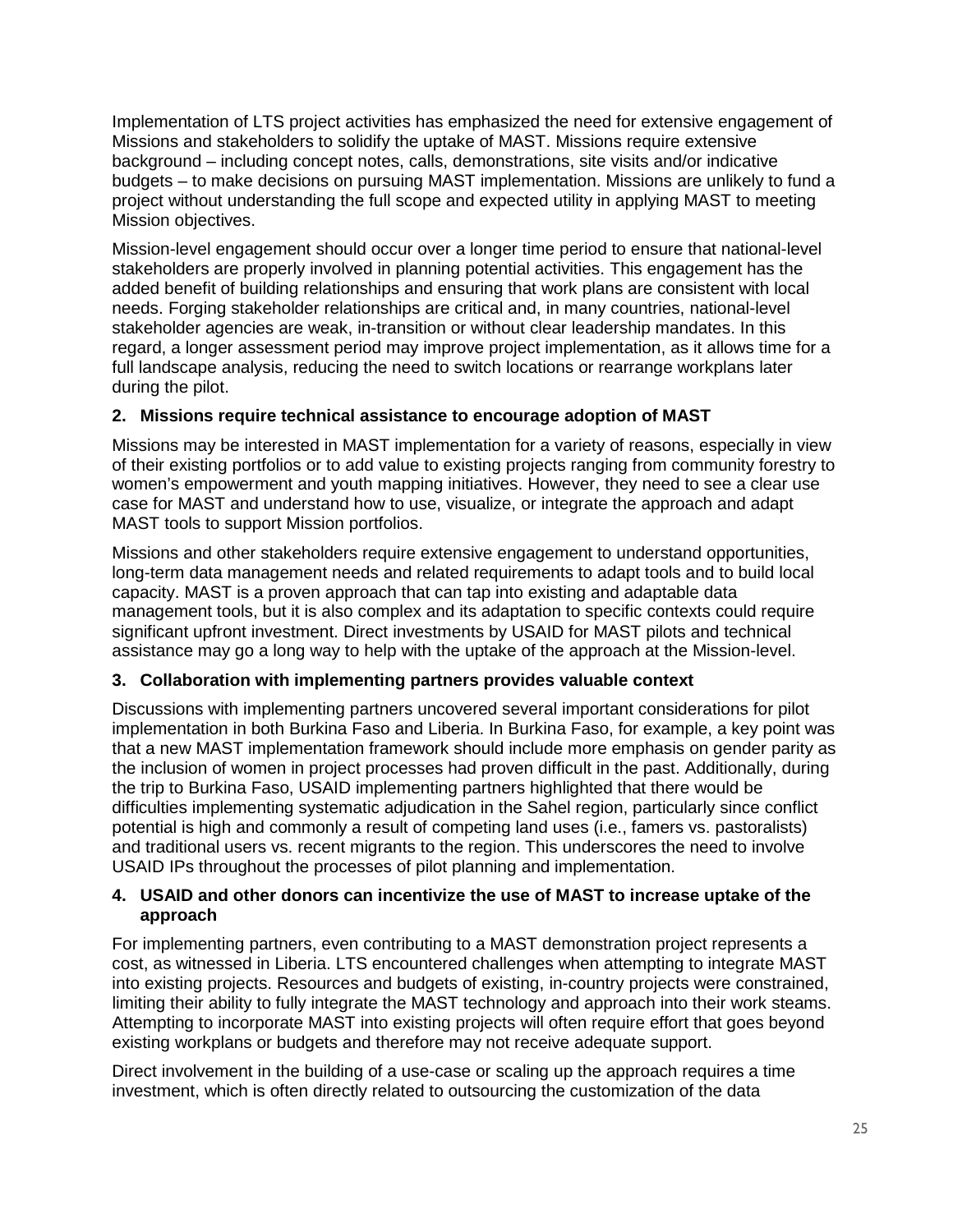management workflows. In this regard, implementing partners may incorporate the approach in annual workplanning to align schedules and project resources. Additionally, technical support can stimulate the growing demand for MAST, and there is a clear need for targeted engagement with missions and implementing partners.

#### **5. Data can be harvested to build a case for efficiency and efficacy of the tool**

Previous MAST implementation pilots in various countries have yielded rich data and lessons learned that highlight the strengths and weaknesses of the MAST approach. Such findings show that the MAST approach has led to the promotion of gender equality, enabling women's economic empowerment, and that land certification may hold the key to improved community resilience to shocks and disasters. Ultimately, data derived from these pilots have demonstrated that MAST is both cost and time efficient in different regional contexts.

#### **6. Defining pilot specific monitoring and evaluation plans are paramount for reporting on milestones and setting expectations of project outcomes**

Pilot-specific monitoring and evaluation plans should be developed from the onset of the pilot. LTS employed this strategy for the Liberia pilot activity. Not only does this increase efficiency and accountability, it has the potential to reduce costs and contributes to evaluation of pilot activities, which do not always fall within the evaluation framework of larger project metrics. It also helps set expectations for project outcomes.

### **7. Understanding constraints around pilot-specific impacts is necessary**

LTS pilot work in Liberia highlighted that the implementation of project work through NGOs requires oversight and long-term support to build capacity for implementation of the MAST approach. In addition, the capacity of local governance entities should be fully assessed prior to initiating pilot activities. LTS witnessed a disconnect between communities and the Community Forest Management Board (CFMB) that reflected a higher-level breakdown in the function of governance programs intended to be participatory. As such, future donor programming must recognize the limitation of pilot impacts, especially when timeframes are constrained.

Despite these constraints, the innovative nature of MAST in Liberian community forestry means that LTS pilot outcomes will still inform both forest and land policy in Liberia, especially on matters regarding development of Community Forest Management Plans (CFMPs), forestry registration, and the implementation of Liberia's Land Rights Act.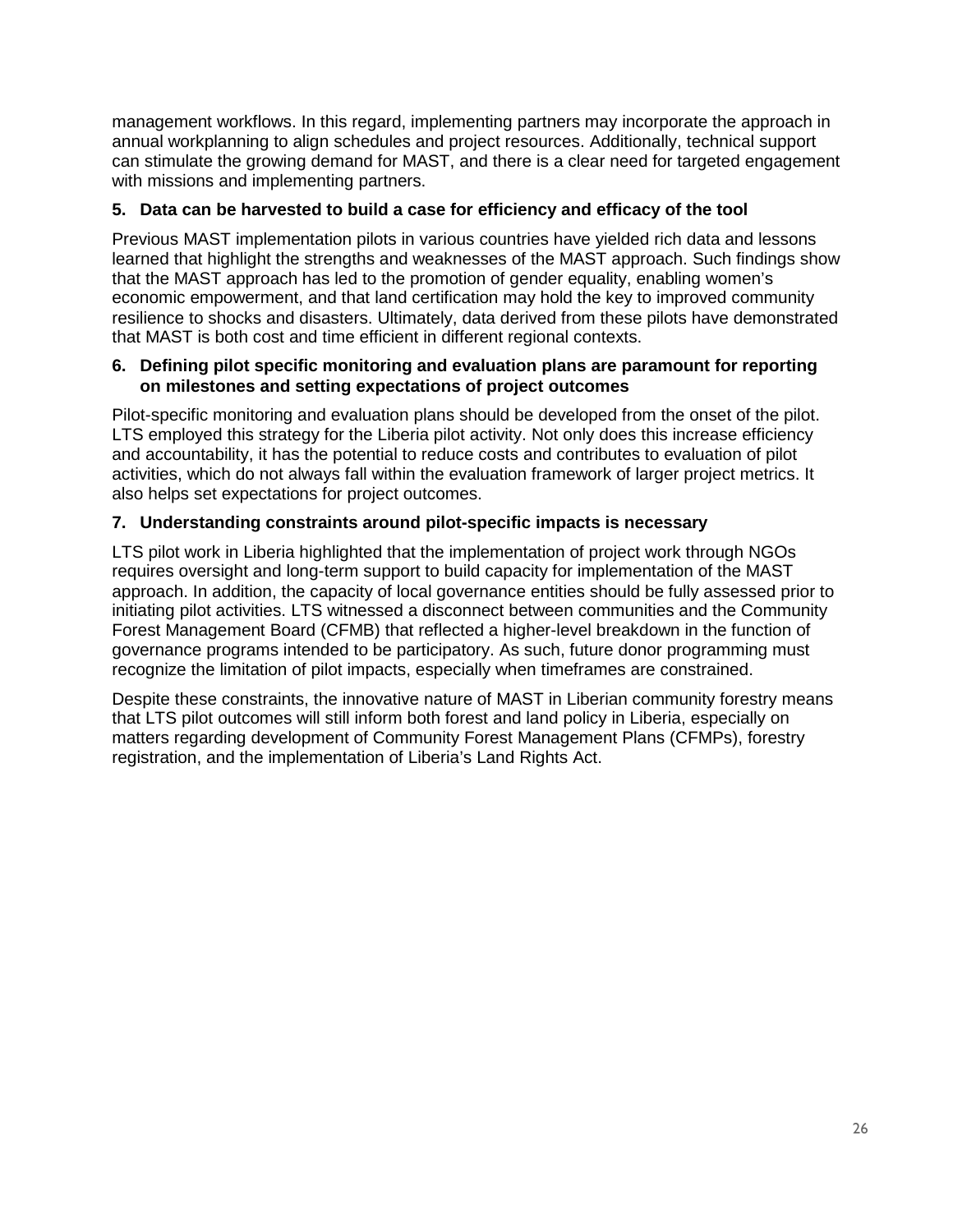# ANNEX A: ME&L REPORTING

|                                                                                                                             | <b>Cumulative Totals</b> |                                          |                                           |                                                     |                                                               | <b>Comments</b>                                                                                                                                                                                                                                                                                                                                                                                 |
|-----------------------------------------------------------------------------------------------------------------------------|--------------------------|------------------------------------------|-------------------------------------------|-----------------------------------------------------|---------------------------------------------------------------|-------------------------------------------------------------------------------------------------------------------------------------------------------------------------------------------------------------------------------------------------------------------------------------------------------------------------------------------------------------------------------------------------|
| <b>Indicator</b>                                                                                                            | <b>Baseline</b>          | <b>Y1</b>                                | <b>Y2</b>                                 | <b>Y3Q1</b>                                         | <b>LOP</b>                                                    |                                                                                                                                                                                                                                                                                                                                                                                                 |
| Result 1. Improved MAST and knowledge management through a dedicated online platform                                        |                          |                                          |                                           |                                                     |                                                               |                                                                                                                                                                                                                                                                                                                                                                                                 |
| 1.1 Number of<br>unique visitors<br>to the Learning<br>Platform<br>(monthly<br>average)                                     | 27/month                 | Pages:<br>221/month<br>Tabs:<br>61/month | Pages:<br>197/month<br>Tabs:<br>182/month | Pages: 649;<br>216/month<br>Tabs: 608;<br>203/month | Pages:<br>5,663;<br>210/month<br>Tabs:<br>3,506;<br>292/month | <b>MAST</b><br>Learning<br>Platform<br>visitation has<br>been<br>positively<br>influenced by<br>blogs and<br>infographics,<br><b>MAST</b><br>promotion at<br>multiple World<br><b>Bank Land</b><br>and Poverty<br>conferences;<br>and Burkina<br>Faso and<br>Liberia pilots.                                                                                                                    |
| 1.2 Number of<br><b>USAID</b><br>Missions and<br><b>USAID DC</b><br><b>Offices</b><br>accessing the<br>Learning<br>Platform | $\mathbf 0$              | N/A                                      | Unknown                                   | Unknown                                             | Unknown                                                       | LTS has<br>transferred<br>ownership of<br>the Learning<br>Platform<br>survey to<br>CEL, USAID's<br>communicatio<br>n partner.<br>Google<br>analytics,<br>which<br>provides all<br>other statistics<br>for the<br>learning<br>platform, does<br>not collect this<br>information. A<br>separate<br>survey of<br>each Mission<br>and DC office<br>would be<br>required to<br>capture this<br>data. |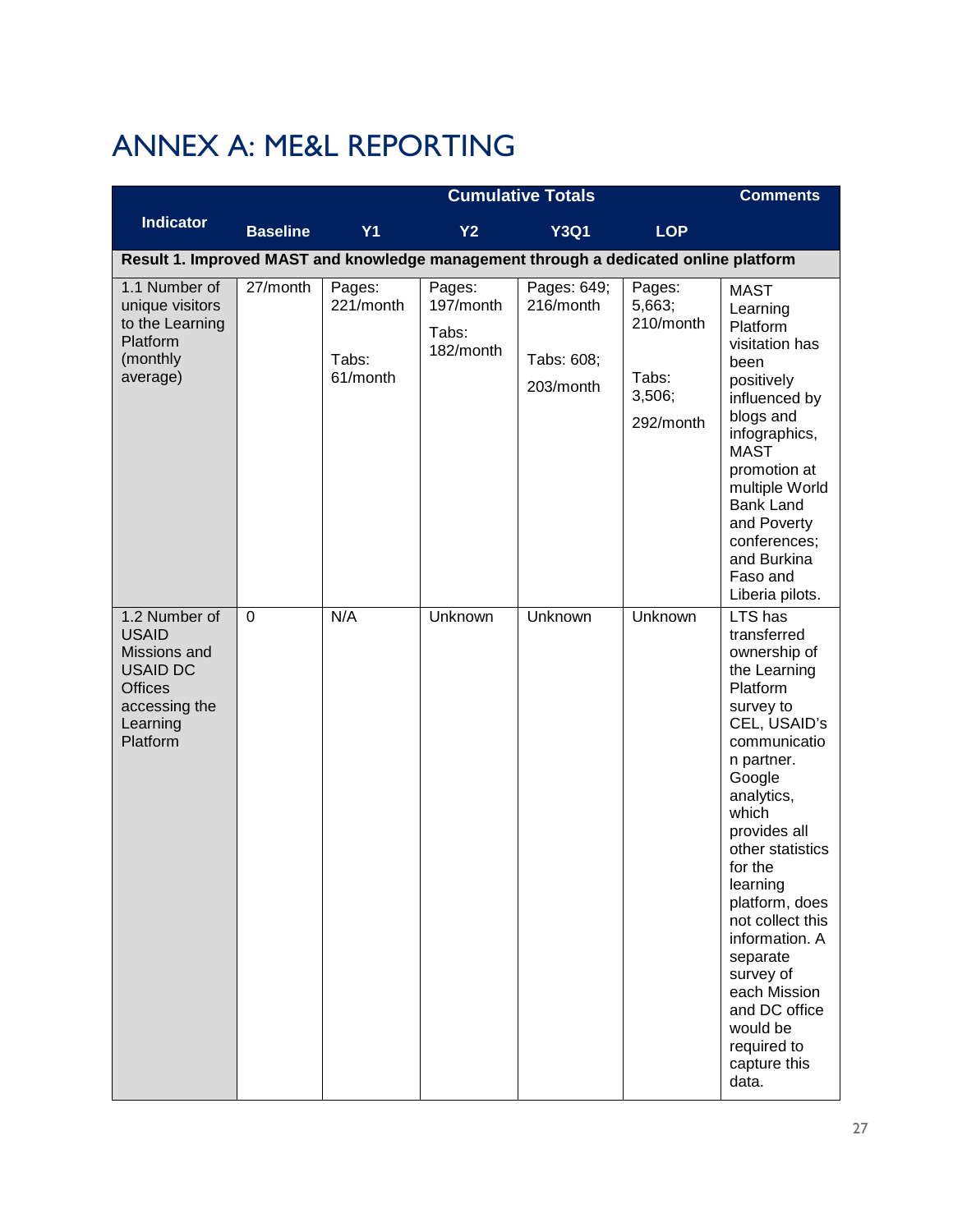| 1.3 End user<br>satisfaction<br>with Learning<br>Platform                                                                                                                                           | $\mathbf 0$ | N/A      | Average:<br>3.5 out of 5<br>$(1 = \text{very})$<br>unsatisfied,<br>5=highly<br>satisfied)<br>(based on<br>2<br>responses) | Unknown<br>(no<br>responses<br>to the<br>survey this<br>quarter) | Average:<br>3.5 out of 5<br>$(1 = v)$<br>unsatisfied,<br>5=highly<br>satisfied)<br>(based on<br>2<br>responses) | $LTS$ has<br>transferred<br>ownership of<br>the Learning<br>Platform<br>survey to<br>CEL, USAID's<br>communicatio<br>n partner.                                                 |
|-----------------------------------------------------------------------------------------------------------------------------------------------------------------------------------------------------|-------------|----------|---------------------------------------------------------------------------------------------------------------------------|------------------------------------------------------------------|-----------------------------------------------------------------------------------------------------------------|---------------------------------------------------------------------------------------------------------------------------------------------------------------------------------|
| 1.4 Number of<br>downloads of<br><b>MAST</b><br>communication<br>materials<br>(monthly<br>average)                                                                                                  | 0           | 40/month | 33/month                                                                                                                  | 77;<br>26/month                                                  | 955;<br>35/month                                                                                                | *This value<br>reflects the<br>number of<br>unique visitors<br>who have<br>viewed the<br><b>LTS Fact</b><br>Sheet and the<br>Overview of<br>MAST and<br><b>LTS</b><br>document. |
| 1.5 Number of<br>unique visitors<br>to the MAST<br>Learning<br>Platform pages<br>with resources<br>on or<br>references to<br>gender-<br>sensitivity<br>and/or<br>inclusion.<br>(monthly<br>average) | $\mathbf 0$ | 31/month | 34/month                                                                                                                  | Pages: 66;<br>22/month                                           | 850;<br>31/month                                                                                                | For this<br>indicator, LTS<br>is tracking<br>unique visitors<br>to the MAST<br>in the Field<br>page and the<br><b>MAST</b><br>Implementatio<br>$n$ tab.                         |
| Result 2. Deployment and implementation information effective in increasing demand for MAST                                                                                                         |             |          |                                                                                                                           |                                                                  |                                                                                                                 |                                                                                                                                                                                 |
| 2.1 Number of<br>tailored<br>physical<br>communication<br>s products<br>distributed<br>(excluding<br>Task 3 pilot<br>products)                                                                      | 0           | 100      | 288                                                                                                                       | 0                                                                | 388                                                                                                             | Includes<br>infographics<br>and blog<br>posts, largely<br>distributed at<br>World Bank<br>conferences.                                                                          |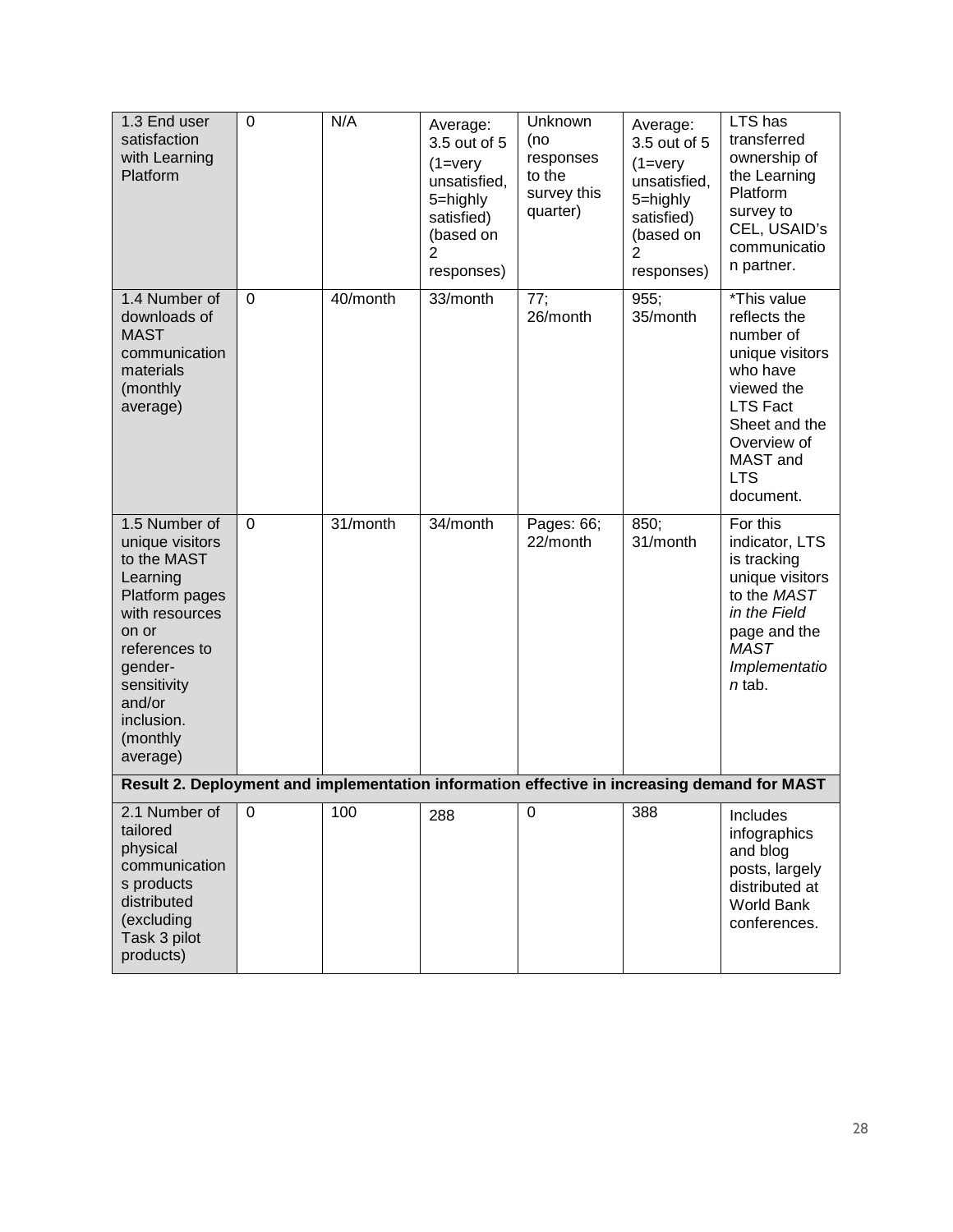| 2.2 Number of<br>individuals<br>exposed to<br><b>MAST</b><br>technology and<br>approach<br>through<br>workshops,<br>presentations,<br>and events<br>(disaggregated<br>by sex when<br>possible)                                                                     | $\Omega$    | 277<br>113 male<br>38 female<br>126<br>unknown | 1,145<br>401 male<br>254 female<br>490<br>unknown                                                                 | 58<br>2 male<br>0 female<br>56 unknown                                                                   | 1,480<br>516 male<br>292 female<br>672<br>unknown                                                           | Liberia pilot<br>individuals<br>were<br>community<br>leaders,<br>community<br>youth, and<br>recipients of<br>zoning and<br>inventory<br>trainings                      |
|--------------------------------------------------------------------------------------------------------------------------------------------------------------------------------------------------------------------------------------------------------------------|-------------|------------------------------------------------|-------------------------------------------------------------------------------------------------------------------|----------------------------------------------------------------------------------------------------------|-------------------------------------------------------------------------------------------------------------|------------------------------------------------------------------------------------------------------------------------------------------------------------------------|
| 2.3 Number of<br><b>MAST</b><br>products<br>disseminated<br>at workshops,<br>events, in<br>publications or<br>through other<br>mediums with<br>information<br>that includes<br>how to make<br>land<br>governance<br>more inclusive<br>and/or gender-<br>sensitive. | $\mathbf 0$ | $\overline{0}$                                 | 3                                                                                                                 | $\overline{2}$                                                                                           | 5                                                                                                           | All 5 are blog<br>posts,<br>distributed<br>through<br>LandMatters<br>newsletters<br>and other<br>media.                                                                |
| Result 3. MAST pilot contribution toward improved land governance and secure tenure tested                                                                                                                                                                         |             |                                                |                                                                                                                   |                                                                                                          |                                                                                                             |                                                                                                                                                                        |
| 3.1 Number of<br>hectares<br>captured by<br>the MAST<br>system                                                                                                                                                                                                     | 0           | N/A                                            | Total:<br>5,856 ha<br>Burkina:<br>2,585 ha                                                                        | Total:<br>11,435 ha<br>Burkina:<br>714 ha                                                                | Total:<br>17,291 ha<br>Burkina:<br>3,299 ha                                                                 | In year 3,<br>MAST usage<br>in Liberia<br>continues to<br>ramp up,<br>while Burkina<br>is slowing.                                                                     |
|                                                                                                                                                                                                                                                                    |             |                                                | Liberia:<br>3,271 ha                                                                                              | Liberia:<br>10,721 ha                                                                                    | Liberia:<br>13,992 ha                                                                                       |                                                                                                                                                                        |
| 3.2 Number of<br>beneficiaries<br>as a result of<br><b>LTS MAST</b><br>intervention,<br>disaggregated<br>by<br>implementation<br>pilot, and<br>disaggregated<br>by sex:<br>male/female                                                                             | $\mathbf 0$ | N/A                                            | <b>Total: 913</b><br>669 male<br>244 female<br>Burkina:<br>320<br>314 male<br>6 female<br>Liberia:593<br>355 male | Total:<br>14,874<br>311 male<br>8 female<br>14,555<br>unknown<br>Burkina:<br>319<br>311 male<br>8 female | Total:<br>15,787<br>980 male<br>252 female<br>14,555<br>unknown<br>Burkina:<br>639<br>625 male<br>14 female | <b>Burkina</b><br>beneficiaries<br>are primary<br>landholders.<br>Liberia<br>beneficiaries<br>are<br>community<br>leaders,<br>community<br>youth, and<br>recipients of |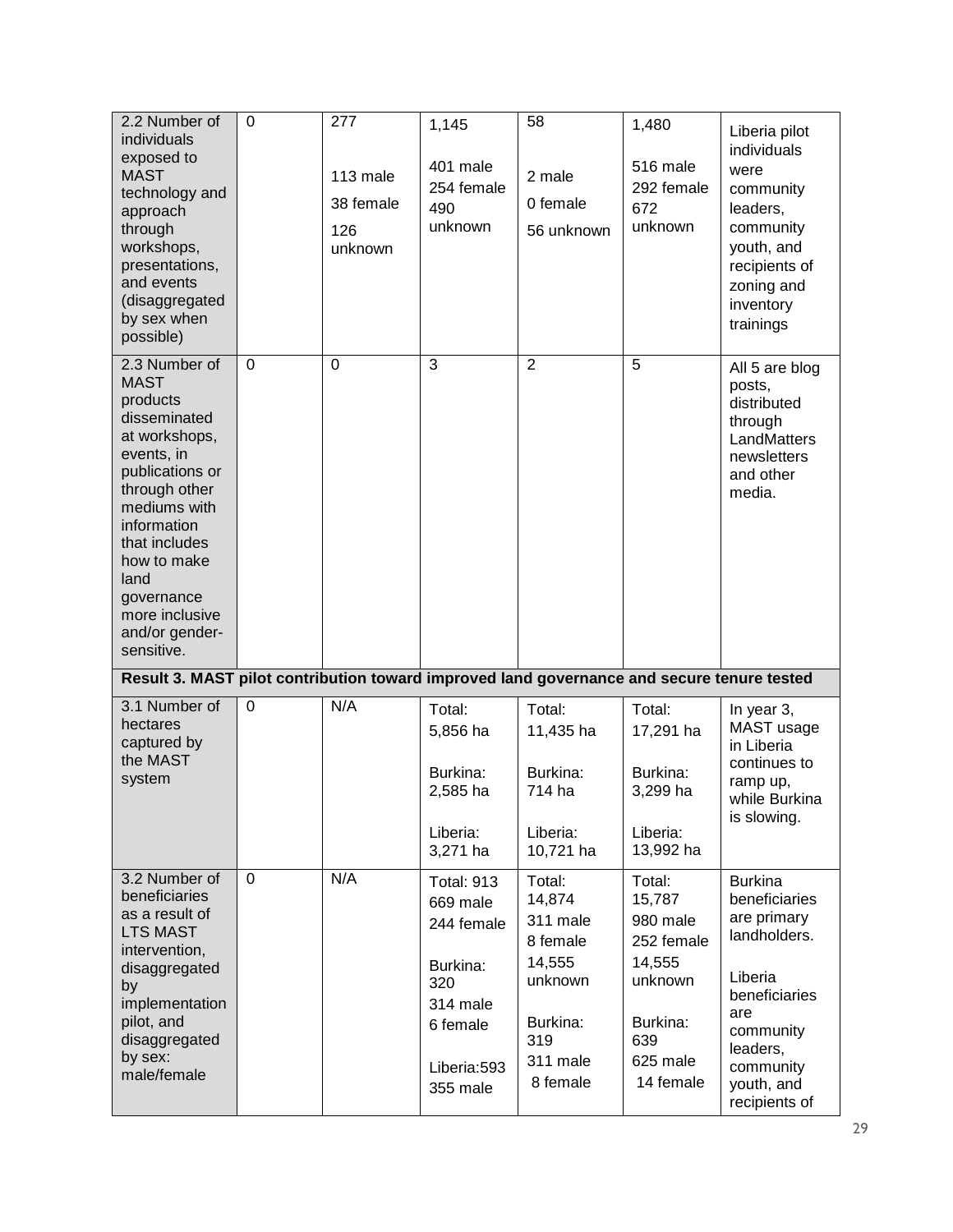|                                                                                                                                                                                      |     |     | 238 female | Liberia: $14,5$<br>55<br>0 male<br>0 female<br>14,555<br>unknown | Liberia: 14,<br>555<br>0 male<br>0 female<br>14,555<br>unknown                                                                           | zoning and<br>inventory<br>trainings                                                                                                                                                                                           |
|--------------------------------------------------------------------------------------------------------------------------------------------------------------------------------------|-----|-----|------------|------------------------------------------------------------------|------------------------------------------------------------------------------------------------------------------------------------------|--------------------------------------------------------------------------------------------------------------------------------------------------------------------------------------------------------------------------------|
| 3.3 Number of<br>persons<br>expressing<br>interest in<br>adopting<br>improved<br>practices under<br>more secure<br>tenure<br>conditions,<br>disaggregated<br>by sex:<br>male/female. |     | N/A | N/A        | N/A                                                              | Liberia:<br>7,132<br>0 male<br>0 female<br>7,132<br>unknown<br>Burkina: no<br>data                                                       | This is the<br>number of<br>people who<br>expressed<br>interest in a<br>forest product<br>or value chain<br>program after<br>participating in<br>the<br>LTS/MAST<br>process in the<br>Liberia pilot.                           |
| 3.4 People's<br>perception of<br>effectiveness<br>of MAST<br>process,<br>(transparency<br>and<br>inclusiveness),<br>disaggregated<br>by sex:<br>male/female.                         | N/A | N/A | N/A        | N/A                                                              | Liberia:<br>95.3%<br>found the<br>LTS/MAST<br>process to<br>be<br>transparent<br>98.9%<br>male<br>92.2%<br>female<br>Burkina: no<br>data | The question<br>was: "After<br>learning about<br>the<br>LTS/MAST<br>process, do<br>you think the<br>project<br>activities have<br>been<br>explained<br>clearly and<br>implemented<br>in a clear and<br>transparent<br>manner?" |
| 3.5 Time per<br>land unit<br>captured by<br>the MAST<br>system                                                                                                                       | N/A | N/A | N/A        | N/A                                                              | Liberia:<br>1,399.2 ha<br>per day                                                                                                        | <b>Burkina Faso</b><br>pilot did not<br>capture the<br>data required<br>to calculate<br>this.<br>Liberia<br>mapping was<br>completed in<br>10 days.                                                                            |
| 3.6 Cost per<br>land unit<br>captured by                                                                                                                                             | N/A | N/A | N/A        | N/A                                                              | Liberia:<br>\$1.92 per<br>hectare                                                                                                        | <b>Burkina Faso</b><br>pilot did not<br>capture the                                                                                                                                                                            |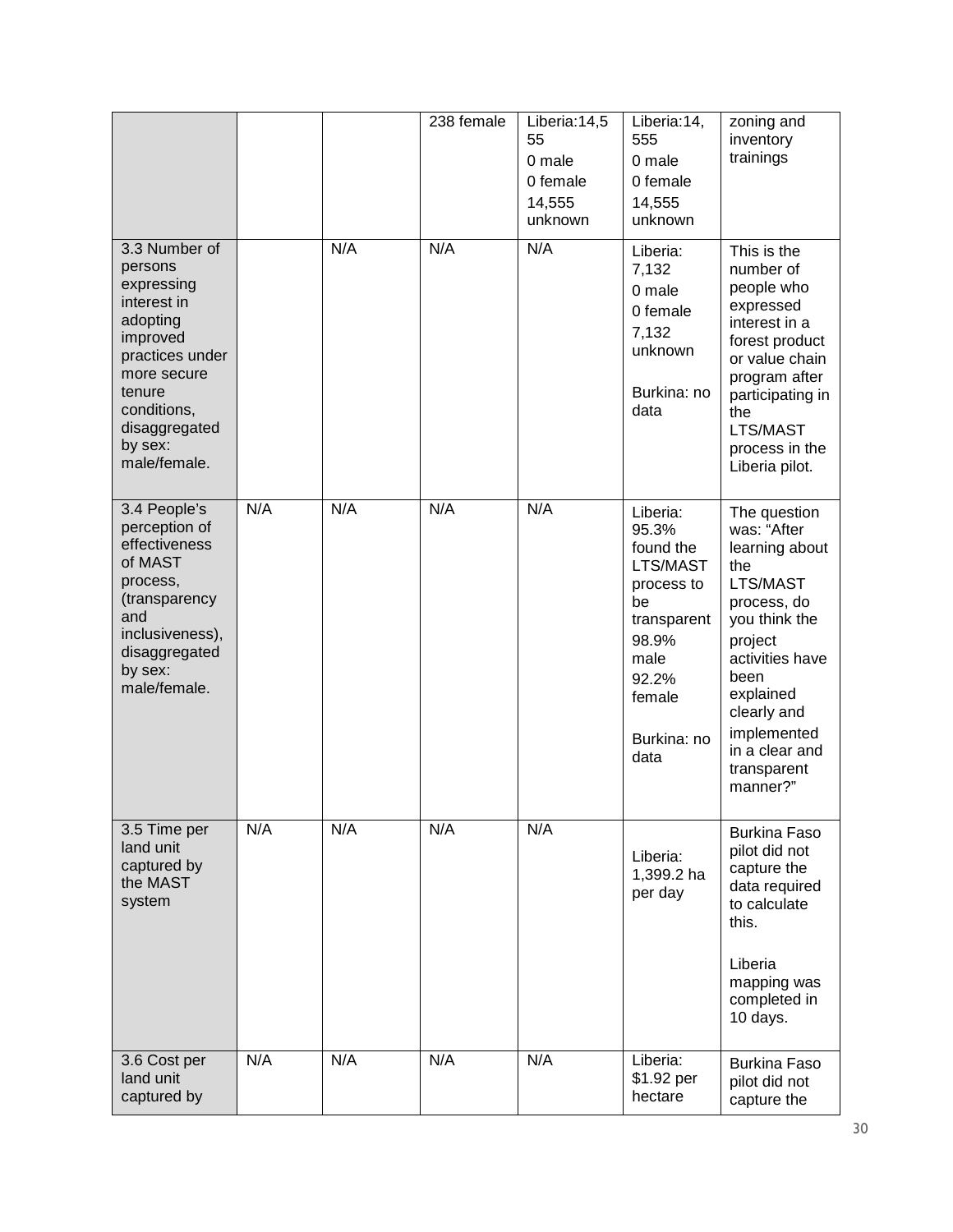| the MAST |  |  | data required   |
|----------|--|--|-----------------|
| system   |  |  | to calculate    |
|          |  |  | this.           |
|          |  |  |                 |
|          |  |  |                 |
|          |  |  | It's not clear  |
|          |  |  | that this       |
|          |  |  | indicator is    |
|          |  |  | appropriate     |
|          |  |  | for the Liberia |
|          |  |  | pilot, which    |
|          |  |  |                 |
|          |  |  | mapped a        |
|          |  |  | community       |
|          |  |  | forest and      |
|          |  |  | community       |
|          |  |  | boundaries.     |
|          |  |  | Per the LTS     |
|          |  |  | MELP,           |
|          |  |  | "costing        |
|          |  |  | information     |
|          |  |  | can only be     |
|          |  |  | gathered for    |
|          |  |  | systematic      |
|          |  |  | adjudication",  |
|          |  |  | meaning         |
|          |  |  | individual      |
|          |  |  | parcels.        |
|          |  |  | However, we     |
|          |  |  |                 |
|          |  |  | have provided   |
|          |  |  | a rough         |
|          |  |  | estimate        |
|          |  |  | based on        |
|          |  |  | costing for the |
|          |  |  | activity in our |
|          |  |  | subcontractor   |
|          |  |  | budget. This is |
|          |  |  | inclusive of    |
|          |  |  | key             |
|          |  |  | components      |
|          |  |  | of the MAST     |
|          |  |  | approach,       |
|          |  |  | including       |
|          |  |  | community       |
|          |  |  | training,       |
|          |  |  | outreach and    |
|          |  |  | work at the     |
|          |  |  | community       |
|          |  |  | level to        |
|          |  |  | understand      |
|          |  |  |                 |
|          |  |  | and resolve     |
|          |  |  | disputes or     |
|          |  |  | difference      |
|          |  |  | related to the  |
|          |  |  | location of     |
|          |  |  | community       |
|          |  |  | boundaries.     |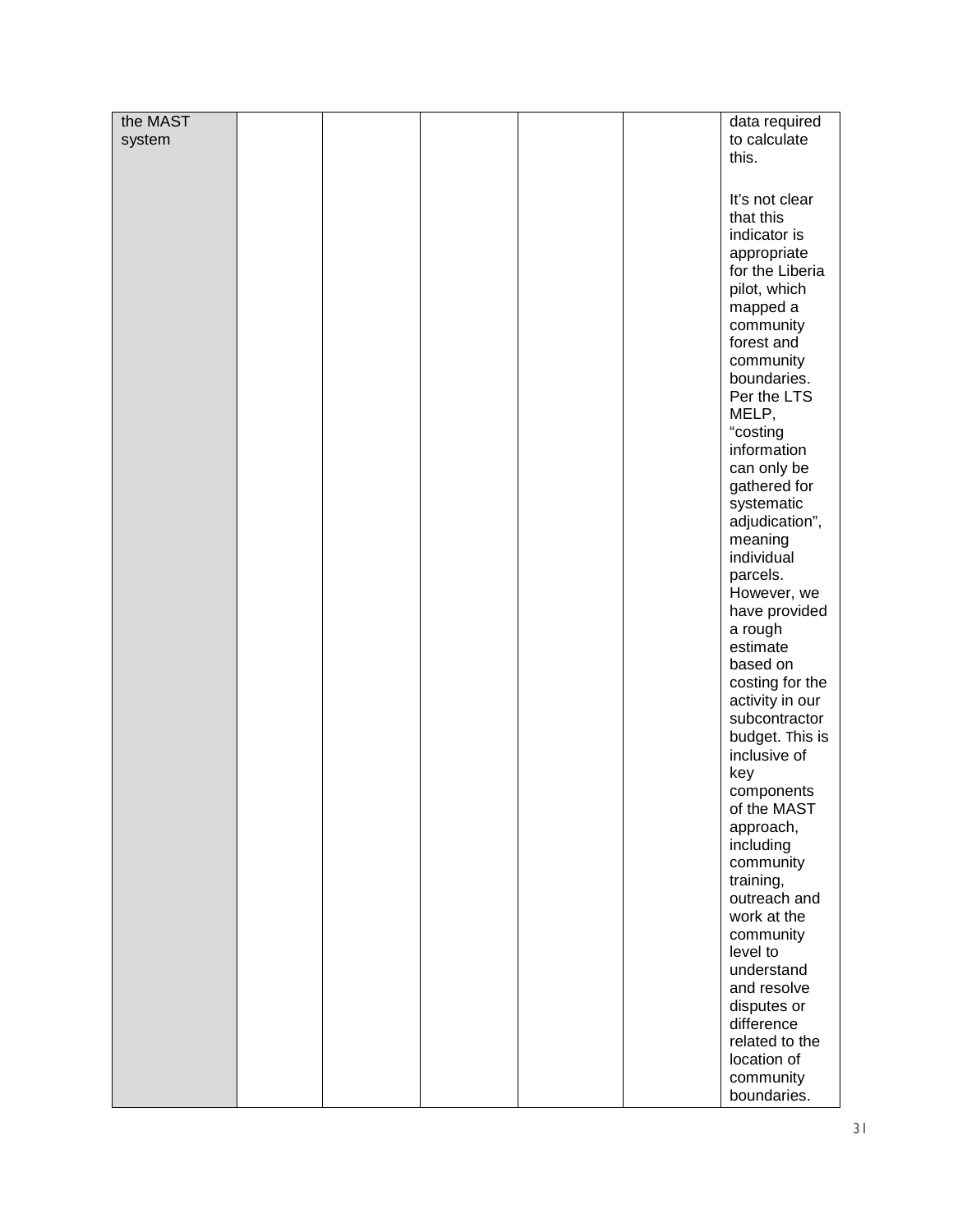| 3.7 Number of<br>persons<br>trained in<br><b>MAST</b><br>technology and<br>approach,<br>disaggregated<br>by sex:<br>male/female.                                                                                                                     | 0        | N/A | 328<br>100 male<br>18 female<br>210<br>unknown                           | 87<br>10 male<br>1 female<br>76 unknown<br>Burkina: 2<br>2 male<br>0 female<br>Liberia: 85<br>8 male<br>1 female<br>76 unknown | 415<br>110 male<br>19 female<br>286<br>unknown                           | This figure<br>includes<br>government<br>staff,<br>leadership of<br>community<br>land/forest<br>management<br>boards, local<br>youth, and<br>other<br>stakeholders. |
|------------------------------------------------------------------------------------------------------------------------------------------------------------------------------------------------------------------------------------------------------|----------|-----|--------------------------------------------------------------------------|--------------------------------------------------------------------------------------------------------------------------------|--------------------------------------------------------------------------|---------------------------------------------------------------------------------------------------------------------------------------------------------------------|
| 3.8 Number of<br>planning and<br>implementation<br>documents<br>produced by<br><b>LTS</b> related to<br>Task 3 pilots                                                                                                                                | N/A      | N/A | 16                                                                       | Total: 12<br>Burkina: 0<br>Liberia: 12                                                                                         | Total: 28<br>Burkina: 7<br>Liberia: 21                                   | This includes<br>various<br>training<br>materials,<br>presentations,<br>maps,<br>agendas, trip<br>reports, etc.                                                     |
| 3.9 Percentage<br>of MAST<br>beneficiaries<br>reporting<br>awareness of<br>their rights and<br>the value of<br>having their<br>land<br>demarcated<br>under LTS,<br>disaggregated<br>by sex:<br>male/female.                                          | N/A      | N/A | Burkina:<br>N/A<br>Liberia:<br>94.3%<br>Male<br>92.1%<br>Female<br>98.5% | Burkina:<br>N/A<br>Liberia:<br>94.3%<br>Male 92.1%<br>Female<br>98.5%                                                          | Burkina:<br>N/A<br>Liberia:<br>95.0%<br>Male<br>96.7%<br>Female<br>93.5% | Data not<br>collected in<br>Burkina.                                                                                                                                |
| <b>USAID GNDR-</b><br>8: Number of<br>persons<br>trained with<br><b>USG</b><br>assistance to<br>advance<br>outcomes<br>consistent with<br>gender equality<br>and women's<br>empowerment<br>through their<br>roles in public<br>and private<br>sector | $\Omega$ | N/A | 275                                                                      | 42                                                                                                                             | 317                                                                      | More than<br>75% of<br>trainees had<br>gender<br>equality or<br>women's<br>empowerment<br>component as<br>part of their<br>training.                                |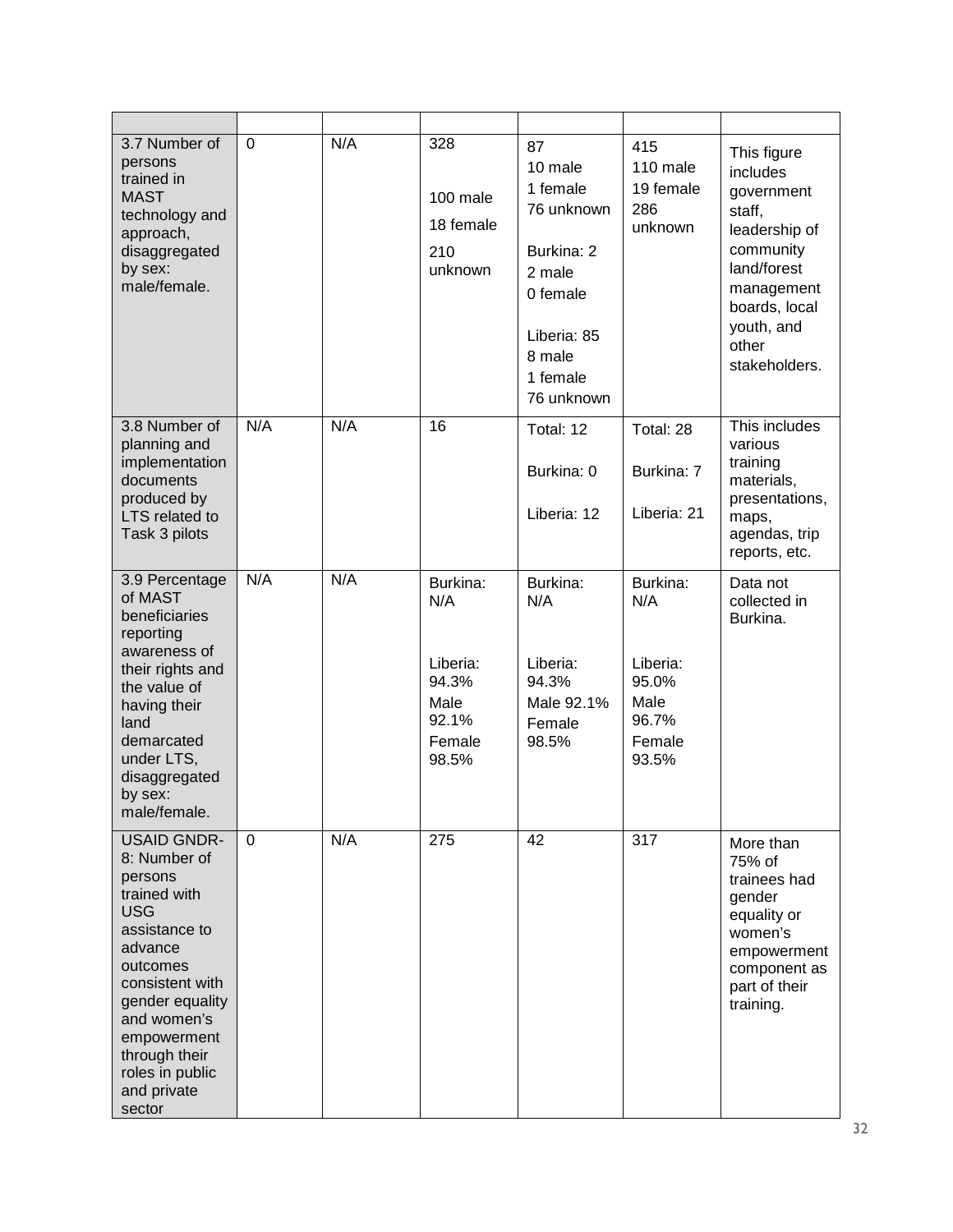| institutions or |  |  |  |
|-----------------|--|--|--|
| organizations.  |  |  |  |